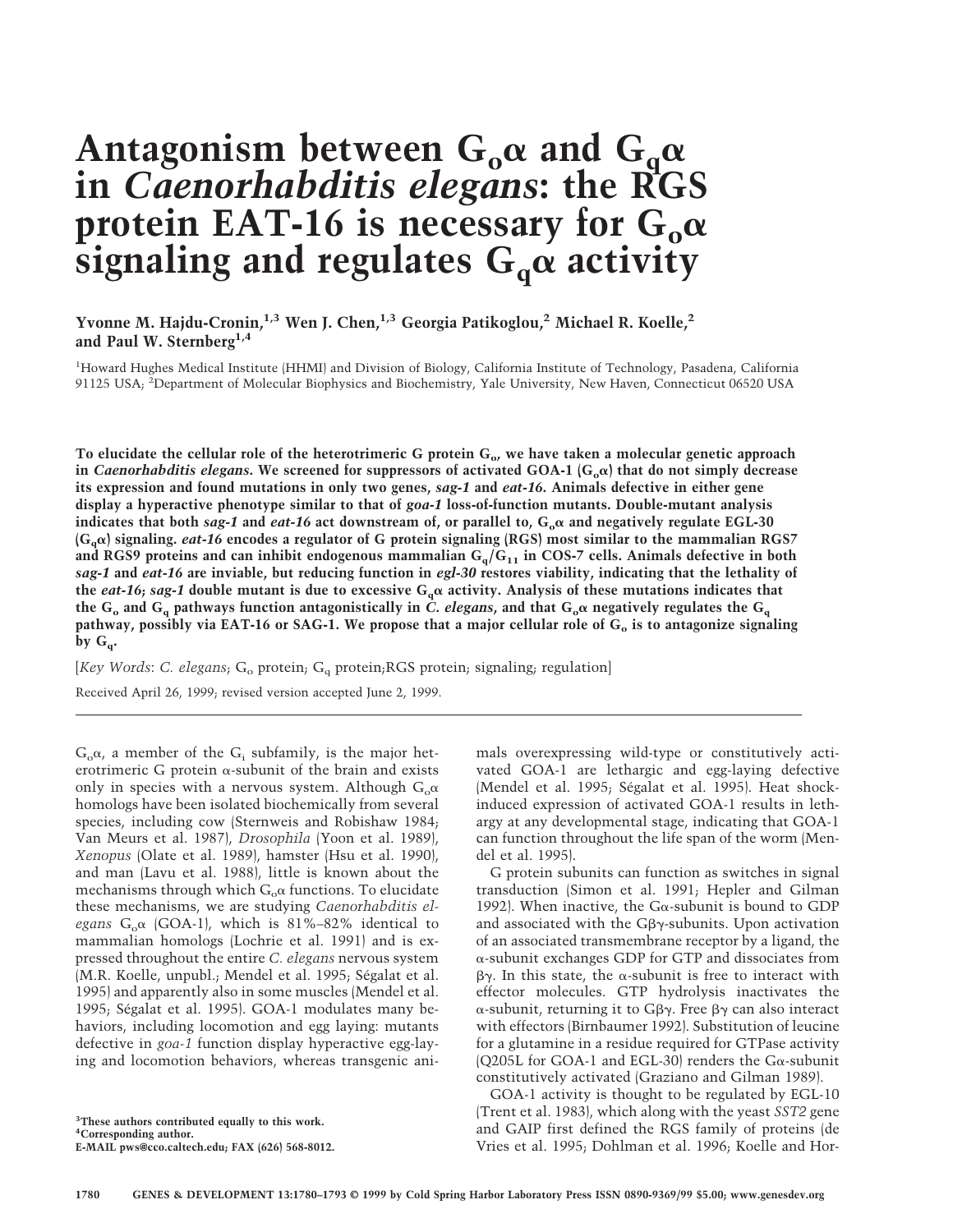vitz 1996). RGS proteins negatively regulate G protein activity (Arshavsky and Pugh 1998; Berman and Gilman 1998) by acting as GTPase activating proteins (GAPs) for  $G\alpha$ -subunits, stabilizing the transition state during hydrolysis, and facilitating a rapid return to the inactive state (Berman et al. 1996a; Hunt et al. 1996; Watson et al. 1996; Faurobert and Hurley 1997). *egl-10* loss-of-function mutant animals have the opposite phenotype as *goa-1* loss-of-function mutants. Eliminating EGL-10 function in a mutant lacking GOA-1 has no additional phenotypic effect, suggesting that EGL-10 may act as a GAP specific for Goa in *C. elegans* (Koelle and Horvitz 1996). So far, 19 mammalian RGSs have been found (Berman and Gilman 1998), and the *C. elegans* genome project has identified 12 genes containing the RGS core domain (Sulston et al. 1992; the *C. elegans* Sequencing Consortium 1998). Whereas EGL-10 may be an RGS for *C. elegans*  $G_0\alpha$ , an RGS that regulates *C. elegans*  $G_a\alpha$  has not yet been identified.

To identify components in  $G_0\alpha$ -mediated signaling, we performed random mutagenesis looking for suppressors of constitutively activated  $G_0\alpha$  in *C. elegans*, and we isolated mutations in two loci that appear to act downstream of, or parallel to,  $G_0\alpha$  based on epistasis analysis: *sag-1*, a new locus, and *eat-16* (Avery 1993). Here, we present an analysis of the function of *eat-16*. We positionally cloned *eat-16* and found that it encodes an RGS homolog with an expression pattern similar to that of GOA-1. Based on double- and triple-mutant analysis involving  $G_0\alpha$ ,  $G_q\alpha$ , *sag-1*, and *eat-16*, we believe that EAT-16 functions as an RGS for  $G_q\alpha$  and that  $G_0\alpha$  may negatively regulate  $G_a\alpha$ -mediated signaling in egg laying and locomotion. Consistent with our in vivo genetic data, EAT-16 can down-regulate the endogenous mammalian  $G_q/G_{11}$  when transfected into COS-7 cells. SAG-1 strongly inhibits  $G_q\alpha$ -mediated signaling and may function downstream of, or parallel to,  $G_a\alpha$ .

# **Results**

# *Isolation of* sag-1 *and* eat-16 *mutations as suppressors of activated GOA-1*

We performed a genetic screen for extragenic suppressors of *syIs17*, an integrated transgene expressing the constitutively activated *goa-1[Q205L]* mutant gene under the control of a heat shock promoter  $(hs-G<sub>o</sub>QL)$ . Upon heat shock, *syIs17* animals progressively cease locomotion, foraging, feeding, and production and laying of eggs (Mendel et al. 1995). Animals were mutagenized with either ethylmethanesulfonate (EMS; 21,000 haploid genomes) or trimethylpsoralen and UV irradiation (11,000 haploid genomes). The grandprogeny of mutagenized animals were heat-shocked as adults, and moving or foraging mutants were selected. In this manner, 15 independent suppressor strains were isolated that displayed a hyperactive phenotype (see below) in addition to suppressing *syIs17*[hs-G<sub>o</sub>QL] (Fig. 1). Fourteen of these mutations mapped to the same region and failed to complement one another, defining a new locus, *sag-1* (suppressor of activated G protein). The other mutation, *sy438*,



**Figure 1.** *sag-1* and *eat-16* mutations suppress the lethargy caused by heat shock of *syIs17[hsp::goa-1(QL)]*. Five adult worms were placed in the center of a bacterial lawn, allowed to crawl for 5 min, and photographed. Animals were then heat shocked and photographed 3 hr later. (*A*) *dpy-20 syIs17* animals without heat shock. (*B*) *dpy-20 syIs17* animals after heat shock treatment. (*C*) *dpy-20 syIs17; sag-1(sy428)*. (*D*) The same *dpy-20 syIs17; sag-1(sy428)* animals after heat-shock treatment. (*E*) *eat-16(sy438); dpy-20 syIs17*. (*F*) The same *eat-16(sy438); dpy-20 syIs17* animals after heat shock treatment.

was allelic to *eat-16(ad702)*, which was isolated previously in a screen for defects in pharyngeal pumping (Avery 1993). *ad702*, the original mutation defining *eat-16*, could also suppress the heat shock-induced lethargy of *syIs17*[hs-G<sub>o</sub>QL], as could *sy438/ad702 trans*-heterozygotes (data not shown).

Linkage tests eliminated the possibility that the suppression of hs- $G_0QL$  could have been due to a deletion of the *syIs17* locus. All 14 *sag-1* mutations were X-linked and resided close to *unc-1*. Three-factor mapping placed *sag-1(sy428)* between *unc-1* and *egl-17*, whereas *eat-16(sy438)* mapped to linkage group (LG) I between *unc-29* and *lin-11* (see Fig. 2; Materials and Methods). In contrast, *syIs17* maps to LG IV (J. Mendel, pers. comm.).

## sag-1 *and* eat-16 *mutants resemble* goa-1(lf) *mutants*

*sag-1* and *eat-16* mutations not only suppressed the lethargy of hs- $G_{o}QL$  (Fig. 1) but in a wild-type background conferred a phenotype similar to that of *goa-1* loss-offunction mutants (Mendel et al. 1995; Ségalat et al. 1995). Mutants laid eggs hyperactively, that is, soon after fertilization, resulting in eggs laid as early as uncleaved (Table 1). In addition, eggs were produced more slowly than the wild type (data not shown), resulting in uteri devoid of eggs (Table 1). Forward locomotion of *sag-1* and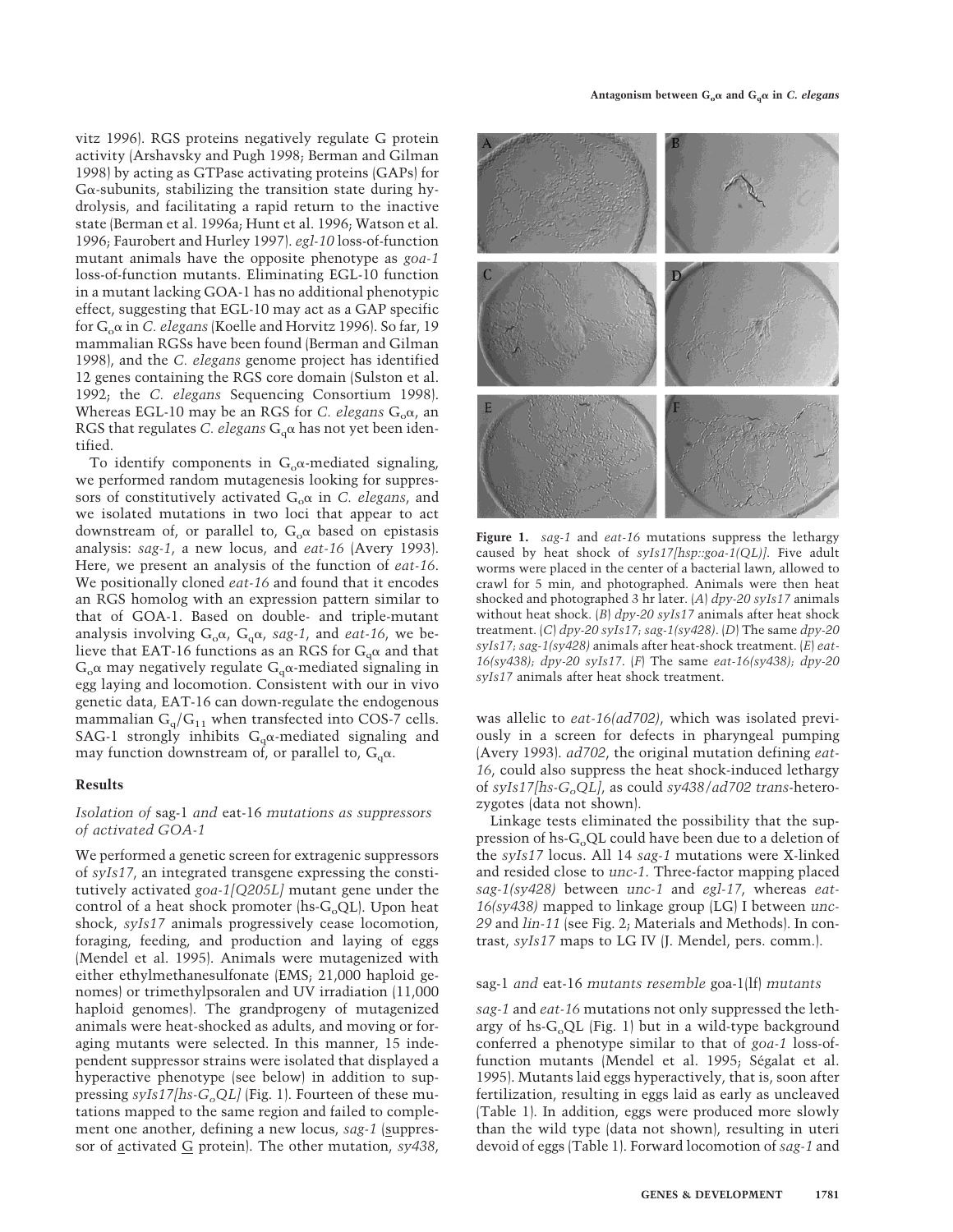

**Figure 2.** Positional cloning of *eat-16*. (*A*)Physical map of *eat-16*. *Eat-16* was mapped to the *left* half of the interval between *unc-29* and *lin-11* and to the *right* of *hP6* (see Materials and Methods). Two YACs covering this region were injected into *syIs17 dpy-20; eat-16(sy438); lin-15(n765)*. The *eat-16* phenotype was rescued by Y20E10 but not Y54D2. Four cosmids between *hP6* and the *right* end of Y20E10 were tested, and C16C2 rescued *eat-16(sy438)*. (*B*)Subclones of cosmid C16C2; cDNA map of *eat-16* and GFP constructs. Cosmid C16C2 has four open reading frames (*C. elegans* Sequencing Consortium 1998). The rescuing plasmid pYH5 contains the full sequence of C16C2.2 cloned into pBluescript; the first two exons of C16C2.3 are not included. The plasmid pWJC5 is an *Xba*I–*Acc*I fragment from pYH5 cloned into pBluescript; it includes the same promoter region as pYH5, but the coding sequence of EAT-16 is terminated in the middle of RGS domain at amino acid 352. Fulllength cDNA sequence of *eat-16* was obtained from clone yk356b3. *eat-16* has 10 exons; the RGS domain is contained within Exon 8, the largest exon. Reporter construct pGP16 includes 4.7 kb of the upstream promoter region and contains most of the *eat-16* coding region, including the RGS domain. Reporter construct pGR02 contains the upstream promoter region but only the first coding exon of *eat-16*.

*eat-16* mutants was more rapid than wild type (Table 1). Conversely, pharyngeal pumping rates were impaired (Table 1); therefore, *sag-1* and *eat-16* mutants were somewhat starved and had a pale, scrawny appearance. Thus, the phenotypes of *sag-1* and *eat-16* mutants indicated that these genes might function in a  $G_0$ -mediated signaling pathway.

*goa-1(n363)* null mutants crawl backwards with deeply exaggerated flexions compared with their forward locomotion (J. Mendel, unpubl.); this behavior was not observed in other *goa-1* mutants (J. Mendel, unpubl.) or in *sag-1(sy428)* or *eat-16* mutants. Either the *n363* deletion, which removes more than the entire *goa-1* coding

region (Ségalat et al. 1995), also removes a neighboring gene responsible for this phenotype, or the behavior is mediated via a different mechanism than that involving SAG-1 or EAT-16.

Of the 14 *sag-1* mutations, *sy428* was used as the reference allele for all experiments: it displays a strong hyperactive phenotype and appears to be a null or strong reduction-of-function mutation. *sy428* is recessive: One hundred percent of heterozygotes were wild type in appearance and had at least seven eggs in their uteri (*n* = 90), and *sy428/Df* heterozygous animals display a similar phenotype to that of *sy428* homozygotes (see Materials and Methods). *eat-16(ad702)* and *eat-16(sy438)* have similar phenotypes (Table 1) and are reduction-offunction mutations (see below).

# *SAG-1 and EAT-16 do not affect GOA-1 expression*

 $syls17/hs-G<sub>o</sub>QL$  was selected as the parent strain for mutagenesis because of its stability and ease of culture; however, mutations might suppress hs- $G_0QL$  by affecting heat shock-induced protein expression in general. Two experiments addressed this possibility. First, Western blot analysis indicated that mutations in *sag-1* or *eat-16* do not lower heat shock-induced GOA-1 expression (data not shown). Second, we examined the ability of *sag-1(sy428)* and *eat-16(sy438)* mutations to suppress activated GOA-1 under control of its normal regulatory sequences rather than a heat shock promoter. Both *sag-1(sy428)* and *eat-16(sy438)* suppressed the lethargy of *syIs9*, an integrated transgene of  $G_0 \alpha$  [Q205L] under control of the *goa-1* promoter  $(G_0QL_i)$  Mendel et al. 1995; Table 1). These experiments suggested that SAG-1 and EAT-16 function in GOA-1 signaling rather than in GOA-1 expression.

# *SAG-1 and EAT-16 function downstream of, or parallel to, GOA-1*

*eat-16(sy438)* suppressed the lethargy and egg-laying defect of  $syls9/G_0QL$  (see above; Table 1), indicating that EAT-16 functions downstream of, or parallel to, GOA-1 and is required for GOA-1 signaling in both behaviors. Suppression of the  $G_0QL$  locomotory defect by *sag*-*1(sy428)* was similarly robust (Table 1), indicating that SAG-1 likely functions downstream of GOA-1 at least with respect to locomotion. *syIs9[G<sub>o</sub>QL]*; *sag-1(sy428)* also laid fewer late-stage eggs than did *syIs9[G<sub>o</sub>QL]*, but the egg-laying defect was only partially suppressed (Table 1).

In addition to suppressing activated  $G_0\alpha$ , *sag-1(sy428)* also significantly suppressed the egg-laying and locomotory defects of reduction-of-function mutations in *egl-30*, a *C. elegans*  $G_q\alpha$  homolog that acts antagonistically to  $G_0\alpha$ , either in parallel or downstream (see below). In all cases, suppression of *egl-30* by *sag-1(sy428)* was stronger than that by *eat-16(sy438)* (Table 2; see below). We infer that SAG-1 and EGL-30 act on a common process and that SAG-1 functions downstream of, or parallel to, EGL-30.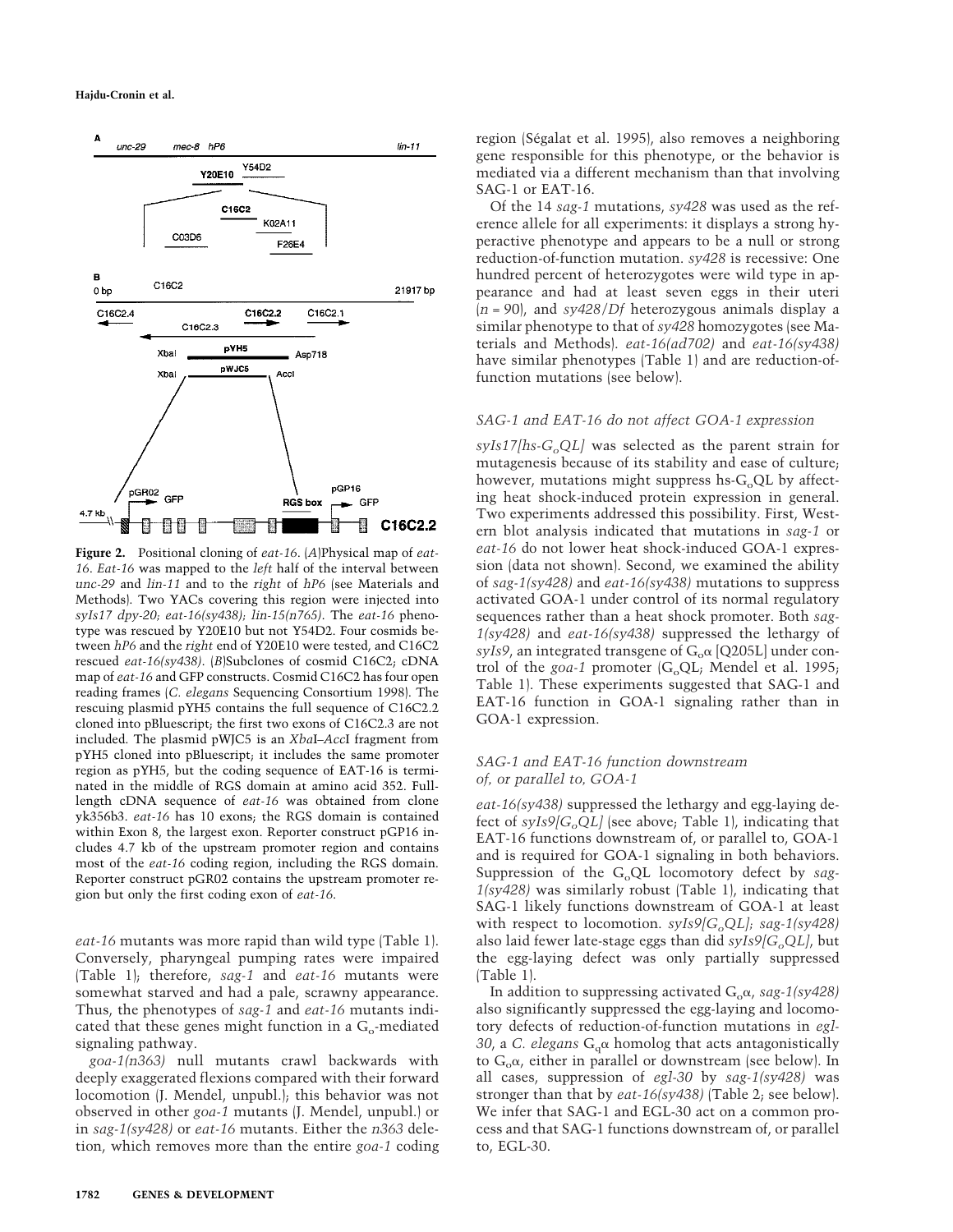| Strain                       | Egg-laying phenotype      |               |                   |                  |                                        |                  |                        |                  |
|------------------------------|---------------------------|---------------|-------------------|------------------|----------------------------------------|------------------|------------------------|------------------|
|                              | cells<br>per egg          | eggs<br>(no.) | eggs<br>in uterus | animals<br>(no.) | Forward locomotion<br>(sine waves/min) | Animals<br>(no.) | Feeding<br>(pumps/min) | Animals<br>(no.) |
| Wild type (N2)               | >10                       | 50            | $12 \pm 1.8$      | 10               | $25.3 \pm 4.9$                         | 10               | $218 \pm 21$           | 10               |
| $s$ ag-1(sy428)              | $3.0 \pm 1.4$             | 50            | $1.5 \pm 0.9$     | 10               | $37.4 \pm 8.7$                         | 10               | $161 \pm 43$           | 10               |
| $eat-16$ (sy438)             | $2.2 \pm 1.1$             | 50            | $1.3 \pm 0.7$     | 10               | $41.8 \pm 6.8$                         | 12               | $156 \pm 37$           | 10               |
| $s\gamma 438/ +$             | >10                       | 32            | $13 \pm 3$        | 6                | N.D.                                   |                  | N.D.                   |                  |
| $eat-16(ad702)$              | $2.2 \pm 1.0$             | 50            | $2.8 \pm 2.0$     | 10               | $51.3 \pm 8.9$                         | 11               | $110 \pm 30$           | 10               |
| $ad702/ +$                   | >10                       | 30            | $12 \pm 3$        | 8                | N.D.                                   |                  | N.D.                   |                  |
| $syls9$ [GoQ205L]            | $100\%$ late <sup>a</sup> | 25            | $16 \pm 4.4$      | 30               | $12.1 \pm 5.1$                         | 9                | N.D.                   |                  |
| eat- $16$ (sy $438$ ); syIs9 | $0\%$ late <sup>a</sup>   | 10            | $7.4 \pm 2.9$     | 5                | $35.9 \pm 11.5$                        | 10               | N.D.                   |                  |
| $syls9$ ; sag- $1(sy428)$    | $85\%$ late <sup>a</sup>  | 27            | $6.6 \pm 2.2$     | 30               | $40.0 \pm 8.1$                         | 9                |                        |                  |

**Table 1.** *Genetic characterization of* sag-1 *and* eat-16 *mutants*

N.D.Animals were assayed as described in Materials and Methods.

(N.D.) Not determined.

<sup>a</sup>Late-stage eggs are defined as having at least 50 cells (see Materials and Methods).

## *eat-16* encodes an RGS homolog

To understand the function of *eat-16* in  $G_0\alpha$ -mediated signaling, we positionally cloned it by transformation rescue. We mapped *eat-16* to the left half of the *unc-29 lin-11* interval and to the right of *mec-8* and *hP6* (Fig. 2A; see Materials and Methods). Rescue was obtained with Y20E10, one of two YACs tested that reside in the left part of the interval between *hP6* (Starr et al. 1989; Lundquist and Herman 1994) and *lin-11* (Freyd et al. 1990), and with C16C2, one of four cosmids tested. C16C2 contains four predicted open reading frames, including C16C2.2, an RGS homolog. C16C2.2 resides entirely within one large intron of its oppositely oriented neighbor C16C2.3 (Fig. 2B). Injection of pYH5, a 7-kb *Asp*718–*Xba*I subclone containing the promoter region and all of C16C2.2 (Fig. 2B) rescued the *eat-16(sy438)* mutant phenotype.

All members of the RGS family have a designated 120 amino-acid RGS core domain (Tesmer et al. 1997). Some of them (RGS7, RGS9, EGL-10, and RGS11) are also highly conserved throughout the amino terminal region, which includes the DEP domain and the GGL domain. The function of the DEP domain is unknown, but the GGL domain is ~34% identical to G $\gamma$  and can bind with G $\beta$  in vitro (Snow et al. 1998). Full-length cDNA sequence of C16C2.2 was obtained from the clone yk356b3, a gift from Yuji Kohara (National Institute of Genetics, Mishima Japan. Sequence analysis indicates that C16C2.2 contains all three domains, making it most similar to RGS7, RGS9, and EGL-10 (Fig. 3).

To determine whether the RGS domain of C16C2.2 is necessary to rescue the *eat-16* mutant phenotype, we constructed pWJC5, a truncated genomic clone of *eat-16* that lacks amino acids 353–474. The carboxy-terminal part of the RGS domain (where *sa609* and *sy438* are located; see below) is deleted in this construct (Fig. 2B). Injection of this plasmid failed to rescue the *eat-16* phenotype, indicating that the RGS domain of C16C2.2 is required to suppress the phenotype of activated  $G_{\alpha} \alpha$ , and the loss of it causes hyperactive egg laying and locomotion.

## sy438 *and* ad702 *are reduction-of-function alleles of eat-16*

To verify that *eat-16* encodes the C16C2.2 RGS protein, we amplified and sequenced C16C2.2 genomic DNA from each *eat-16* mutant (see Materials and Methods). Each strain contained a single point mutation that was then confirmed by sequencing the opposite strand of DNA in the region of the mutation (Fig. 3). *sy438* is a missense mutation that changes a conserved serine at position 400 in the RGS domain to a phenylalanine.  $ad702$  is an AG  $\rightarrow$  AA mutation in the splice acceptor site before the fourth exon, which is predicted to result in early termination before the RGS domain, although some properly spliced message is likely produced (see Aroian et al. 1993). We also sequenced two other alleles of *eat-16*, *sa609* and *sa735*, kindly provided by M. Robatzek and J. Thomas (University of Washington, Seattle).  $sa735$  is an AG  $\rightarrow$  AA mutation in the splice acceptor site before the eighth exon (which contains the RGS domain), and *sa609* is another missense mutation within the RGS domain that changes a conserved arginine at position 396 to a cysteine. Both *sa609* and *sa735* confer a phenotype similar to *sy438* and *ad702* (data not shown).

Because the missense mutations confer a phenotype similar to the splice acceptor site mutations, they likely reduce EAT-16 function. Although *sy438* is essentially recessive (Table 1), we noticed that 6.5% of *sy438*/+ heterozygotes looked like *sy438* homozygotes (*n* = 92). To test whether this effect was due to semidominance or haploinsufficiency, we examined by Nomarski optics animals heterozygous for the deficiency chromosome *ces-1(n703d) qDf9* (Ellis and Kimble 1995), which deletes *eat-16* and found that 58% of these animals had fewer than six eggs in their uteri and these eggs contained eight or fewer cells  $(n = 60 \text{ animals})$ , indicating that the animals were laying eggs hyperactively. When placed in *trans* to *qDf9*, both *sy438* and *ad702* were viable and similar in phenotype to *sy438* and *ad702* homozygotes (data not shown). In contrast, animals bearing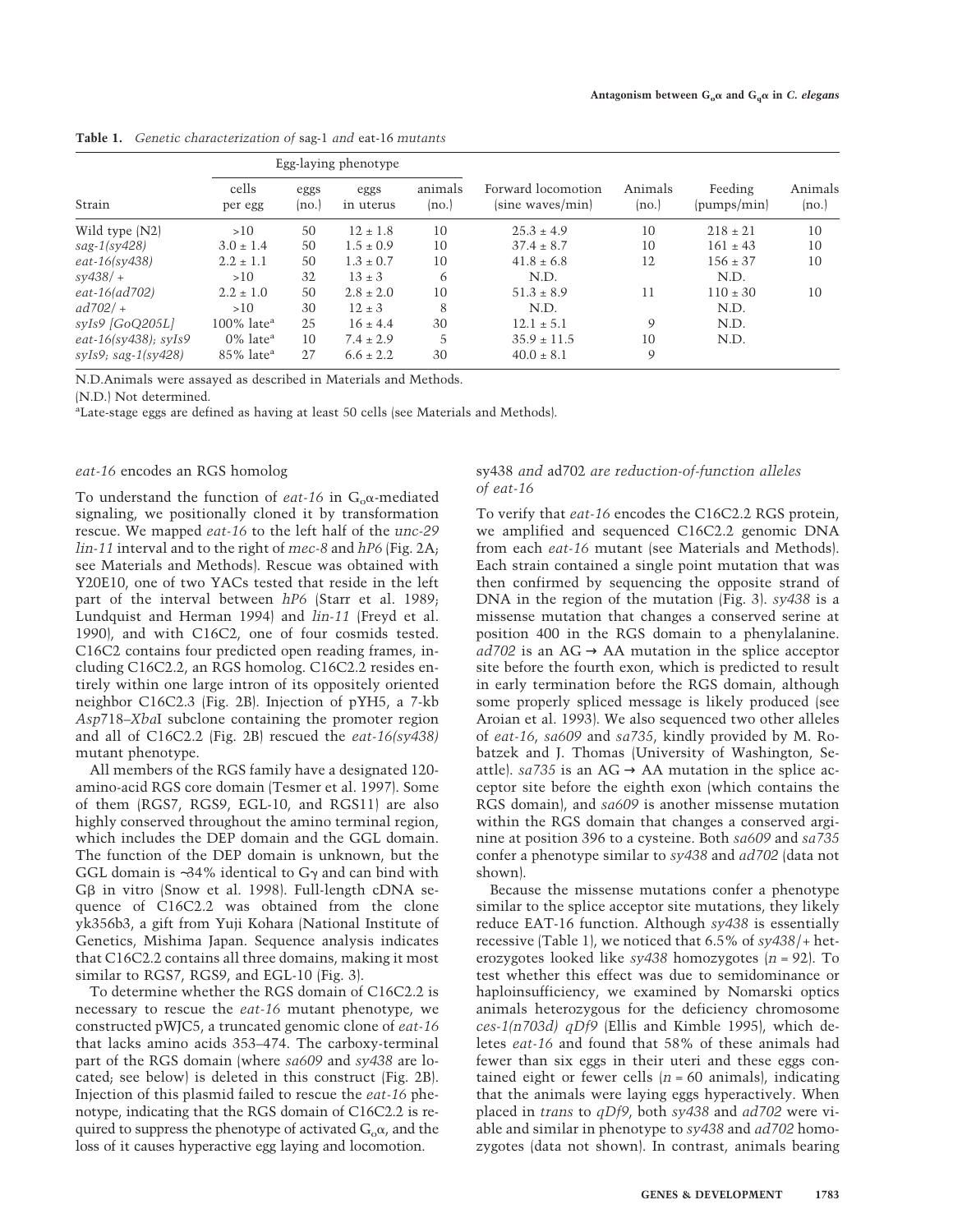| Strain              |                            |                | Egg-laying defects            |                |                            |                  |                                        |                  |
|---------------------|----------------------------|----------------|-------------------------------|----------------|----------------------------|------------------|----------------------------------------|------------------|
|                     | late-stage<br>eggs $(%)^a$ | eggs<br>(no.)  | eggs about<br>to hatch $(\%)$ | eggs<br>(no.)  | eggs retained<br>in uterus | animals<br>(no.) | Forward locomotion<br>(sine waves/min) | Animals<br>(no.) |
| egl-30(ad805)       | 100                        | 6 <sup>b</sup> | 83                            | 6 <sup>b</sup> | $26.1 \pm 5.8$             | 18               | $N.A.^c$                               |                  |
| ad805 eat-16        | 75                         | 8 <sup>b</sup> | $\theta$                      | 8 <sup>b</sup> | $27.1 \pm 6.6$             | 14               | $N.A.^c$                               |                  |
| ad805; sag-1        | 4                          | 25             | $\overline{0}$                | 25             | $17.6 \pm 4.0$             | 19               | $17.8 \pm 5.1$                         | 5                |
| egl-30(ad809)       | 63                         | 35             | $\Omega$                      | 35             | $24.2 \pm 2.9$             | 21               | $N.A.^c$                               |                  |
| ad809 eat-16        | 37                         | 38             | $\Omega$                      | 38             | $21.6 \pm 3.7$             | 22               | $N.A.^c$                               |                  |
| ad809; sag-1        | $\mathbf{0}$               | 40             | $\mathbf{0}$                  | 40             | $7.2 \pm 1.6$              | 21               | $26.2 \pm 5.8$                         | 12               |
| egl-30(md186)       | 77                         | 13             | 31                            | 13             | $22.9 \pm 4.8$             | 21               | $10.1 \pm 3.7$                         | 9                |
| md186 eat-16        | 20                         | 35             | $\Omega$                      | 35             | $22.0 \pm 3.6$             | 20               | $14.0 \pm 4.7$                         | 11               |
| md186; sag-1        | 3                          | 35             | $\Omega$                      | 35             | $13.9 \pm 3.4$             | 20               | $19.8 \pm 4.1$                         | 6                |
| md186 eat-16; sag-1 | $\mathbf{0}$               | 50             | $\mathbf{0}$                  | 50             | $9.4 \pm 2.4$              | 20               | $32.3 \pm 8.7$                         | 10               |
| $\ell$ gl-30(n686)  | 90                         | 30             | 67                            | 30             | $20.2 \pm 4.9$             | 20               | $16.7 \pm 4.4$                         | 18               |
| n686 eat-16         | 53                         | 49             | 12                            | 49             | $15.2 \pm 3.3$             | 20               | $29.4 \pm 9.7$                         | 9                |
| n686; sag-1         | 4                          | 24             | $\overline{0}$                | 24             | $6.8 \pm 2.0$              | 18               | $35.4 \pm 6.7$                         | 10               |

**Table 2.** *Suppression of* egl-30 *mutant phenotypes by* sag-1 *and* eat-16

Strains were assayed as described in Materials and Methods. Double mutants were constructed with *sag-1(sy428)* and *eat-16(sy438).* <sup>a</sup>Late stage was defined as after the comma stage (see Materials and Methods).

<sup>b</sup>Eggs were laid infrequently; therefore they were difficult to harvest.

c (N.A.) Not available; mutants made few or no sinusoidal waves.

multiple copies of wild-type EAT-16 in the transgene *syEx256* are somewhat egg-laying defective (data not shown). That presumed overexpression has a phenotype opposite that of *sy438* and *ad702* supports the conclusion that *sy438* and *ad702* reduce EAT-16 function.

# *The expression pattern of EAT-16 is similar to that of GOA-1*

To examine expression, we made GFP translational fusions linking GFP either to the amino terminus or carboxyl terminus of *eat-16*. Reporter construct pGP16 (Fig. 2) contains a 7.4-kb *Apa*I–*Bam*HI genomic fragment (including the *eat-16* promoter region) and fuses to GFPcoding sequences in the ninth coding exon predicted by the cDNA sequence; this construct contains the entire amino-terminal region and the RGS domain. Examination of transgenic animals carrying pGP16 using confocal microscopy showed that EAT-16 is expressed in most or all neurons, including the hermaphrodite specific neuron (HSN) required for egg laying, as well as in the vulval and pharyngeal muscles (Fig. 4). Expression was also occasionally seen in the spermatheca and body wall muscles (data not shown). Similar expression patterns were seen when the GFP-coding sequences were fused to the first coding exon of *eat-16*. The expression pattern is consistent with the mutant phenotypes observed and is similar to the GOA-1 expression pattern (Mendel et al. 1995; Ségalat et al. 1995); therefore, *eat-16* might act in many of the same cells as  $G_0\alpha$ .

# *EAT-16 does not regulate GOA-1*

RGS proteins have been shown to facilitate the inactivation of  $Ga$ -subunits by GTP hydrolysis (Berman et al. 1996a; Hunt et al. 1996; Watson et al. 1996; Faurobert and Hurley 1997); therefore, EAT-16 likely regulates one or more Ga-subunits in *C. elegans*. We thought it unlikely that  $G_0\alpha$  would be the target for EAT-16 based on the following arguments. First, the *syIs17* parent strain expresses multiple copies of constitutively activated GOA-1(Q205L) upon heat shock, which would likely be insensitive to a wild-type RGS for  $G_0$  (Berman et al. 1996b). Reducing the function of this RGS would render the excess activated subunits even more immune to down-regulation and therefore would not suppress the  $hs-G<sub>o</sub>QL phenotype. Second, if EAT-16 negatively regu$ lates GOA-1, we would expect the *eat-16* reduction-offunction phenotype to resemble that of activated  $G_0\alpha$ ; instead, *eat-16* mutants resemble *goa-1* hypomorphs. Finally, *eat-16* appears to act downstream of, or parallel to, *goa-1* based on double-mutant analysis with  $syls9/G_oQL$ ].

However, the similar expression patterns of EAT-16 and GOA-1 encouraged us to further test the possibility that EAT-16 regulates GOA-1. We overexpressed wildtype EAT-16 in a *goa-1* null mutant background and found that the transgene *syEx256[eat-16*(+)] suppressed the hyperactive egg-laying behavior of *goa-1(n363)*: Ten percent of eggs laid by *goa-1; syEx256* animals were premature  $(n = 48)$ , compared with 97% of eggs laid by their nontransgenic siblings (*n* = 34) (see Materials and Methods). If EAT-16 preferentially regulates GOA-1, we would have seen no suppression of *goa-1(n363)*, because the *n363* lesion deletes the entire *goa-1* coding region (Ségalat et al. 1995). Therefore, we conclude that the major function of EAT-16 is not to regulate GOA-1 activity.

# *Genetic evidence that EAT-16 regulates EGL-30*  $G_q\alpha$

Because GOA-1 was an unlikely target for EAT-16, we considered other *C. elegans* Ga-subunits. Two of many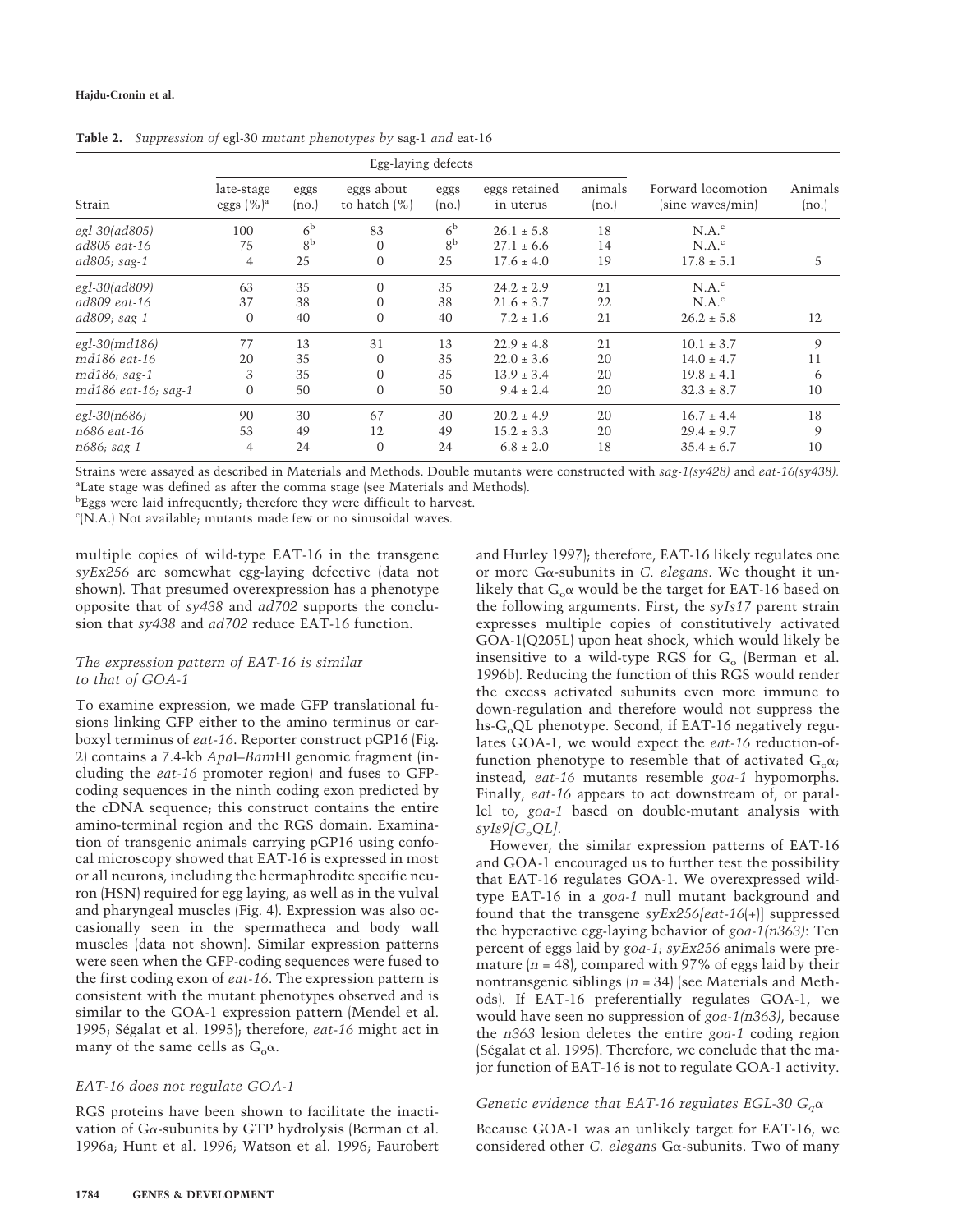



**Figure 3.** Sequence alignment of EAT-16 with RGS7, RGS9, and EGL-10. Regions of sequence similarity are highlighted. EAT-16 is 42% identical to mouse RGS7 in the RGS domain, 39% identical in the DEP domain, and 45% identical in the GGL domain; 41% identical to mouse RGS9 in the RGS domain, 37% identical in the DEP domain, and 34% identical in the GGL domain; and 30% identical to *C. elegans* EGL-10 in the RGS domain, 40% identical in the DEP domain, and 39% identical in the GGL domain. Arrowheads indicate the sites of *eat-16* mutations.  $ad702$  is  $AG \rightarrow AA$  in the splice acceptor site before exon 4,  $sa735$  is  $AG \rightarrow AA$  in the splice acceptor site before exon 8, *sa609* is Arg-396–Cys, and *sy438* is Ser-400–Phe.

Ga-subunits identified in *C. elegans* have been shown to affect the same sets of behaviors as  $G_0\alpha$ : EGL-30, the  $G_a\alpha$ homolog (Brundage et al. 1996), and GSA-1, the  $G_s\alpha$  homolog (Korswagen et al. 1997). Because the crystal structure of  $G_s\alpha$  as well as biochemical evidence suggests that  $G_s\alpha$  is not regulated by an RGS (Berman et al. 1996b; Tesmer et al. 1997; Natochin and Artemyev 1998), we focused our attention on  $G_q\alpha$ . Whereas the putative null mutation, *ad810*, is lethal (Brundage et al. 1996), reduction-of-function mutations in *egl-30* result in a lethargic and egg laying-defective phenotype roughly opposite to that of *goa-1* reduction-of-function or null mutations. *ad809* is a splice-donor site mutation, and *ad805* and *n686* are splice-acceptor site mutations; all result in reduced copies of full-length EGL-30 (Brundage et al. 1996). *md186*

is a missense mutation that reduces EGL-30 activity (Miller et al. 1996; L. Brundage, pers. comm.). The phenotypes of these reduction-of-function mutants vary in severity with *ad805* having the strongest phenotype (Brundage et al. 1996). Because *egl-30* and *eat-16* reduction-of-function mutations have essentially opposite phenotypes, we asked whether EAT-16 might regulate EGL-30 activity.

We reasoned that if EAT-16 accelerates  $G_a\alpha$  GTPase activity, reducing EAT-16 function should allow more  $G<sub>a</sub>$  $\alpha$ -subunits to remain active, thereby alleviating the phenotype of a  $G_a\alpha$  hypomorph, whereas reducing EAT-16 function in a null  $G_q\alpha$  background should have no phenotypic effect. To test this hypothesis, we built double mutants between *eat-16(sy438)* and several *egl-30* mutations. Although *sy438* did not suppress the lethality of the putative null allele *ad810* (see Materials and Methods), we found that *sy438* partially suppressed the egg-laying defect of all hypomorphs tested and partially suppressed the locomotory defect of *n686* (Table 2). These results support the hypothesis that EAT-16 inhibits EGL-30 activity.

To examine whether multiple copies of EAT-16 could compensate for EGL-30 overexpression, we overexpressed EAT-16 (using the transgene *syEx256*) in two different *egl-30* transgenic strains (see Materials and Methods). Animals bearing *syIs36[egl-30*(+)], an integrated transgene overexpressing wild-type EGL-30 (L. Brundage, pers. comm.), move and lay eggs hyperactively (see



**Figure 4.** Expression of *eat-16* in *C. elegans*. Transgenic animals carrying the *eat-16*::GFP reporter construct pGP16 were examined by confocal fluorescence microscopy. Similar expression patterns were seen using the reporter construct pGR02. (*A*) Adult head region, showing fluorescence in the cell bodies (arrowheads) and processes (small arrows) of many neurons, as well as in pharyngeal muscles (large arrows). (*B*) Adult vulva region. Vulval opening is indicated by the arrowhead. Fluorescence is detected in the HSN neuron, vulva muscles (vm), and ventral cord neurons (small arrows).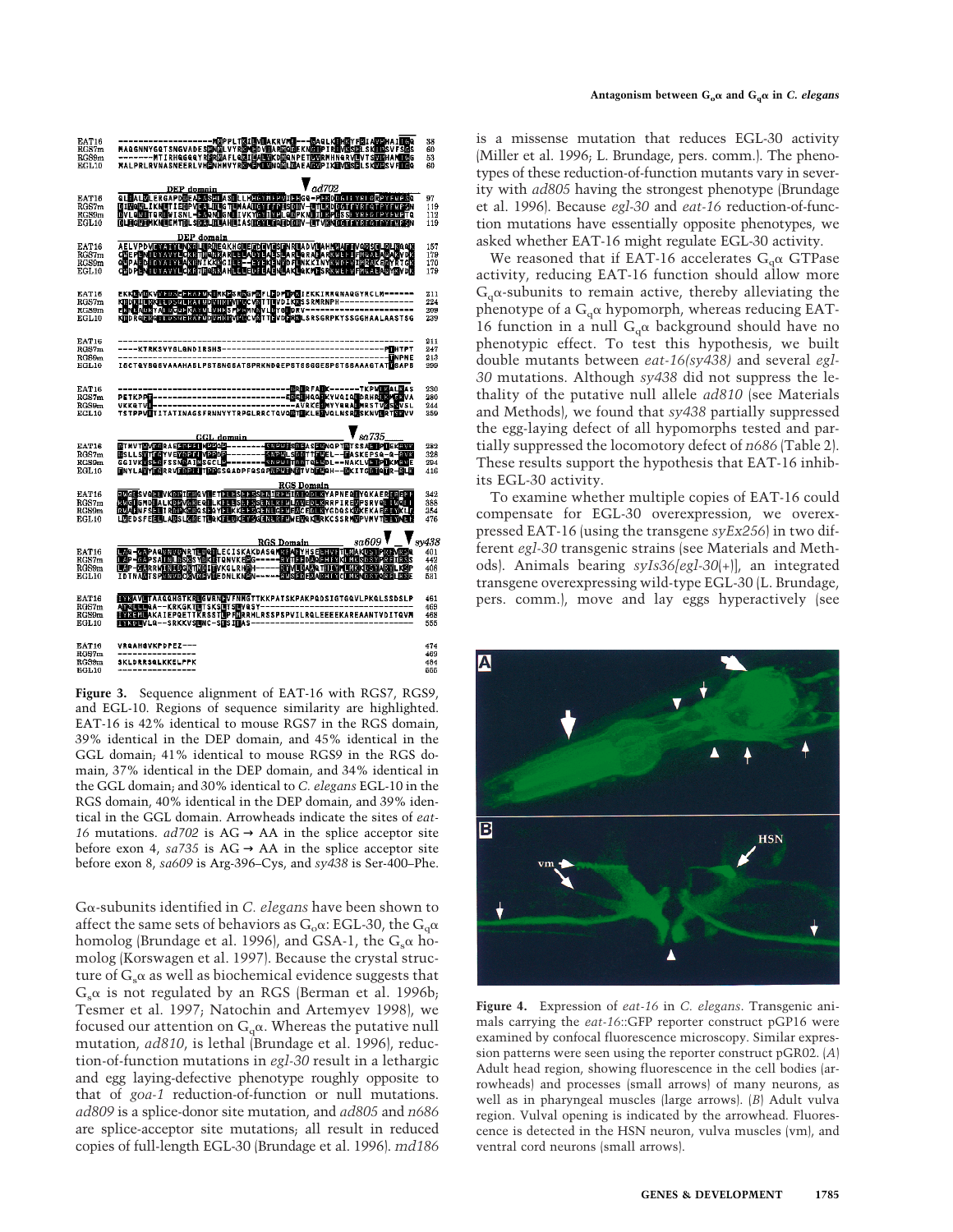Brundage et al. 1996). *syIs36*/+; *syEx256* transgenic animals displayed various phenotypes (probably due to mosaicism of the *syEx256* transgene), ranging from hyperactive (similar to *syIs36*) to slightly egg-laying defective (similar to *syEx256*); however, suppression of the pale, scrawny phenotype of *syIs36[egl-30*(+)] was observed in 50% of animals (*n* = 189). In contrast, overexpression of EAT-16 did not suppress the phenotype of overexpression of activated EGL-30(Q205L) under control of a heat shock promoter (L. Brundage, C. Bastiani, P.W. Sternberg, and M.I. Simon, unpubl.; data not shown). The  $Q205L$  mutation renders  $\alpha$ -subunits insensitive to regulation by an RGS protein (Berman et al. 1996b). That we see suppression of wild-type, but not constitutively activated, EGL-30 by EAT-16 is consistent with a model in which EAT-16 inactivates EGL-30.

## *EAT-16 reduces endogenous Gq/G11 activity in COS-7 cells*

The M1 receptor is coupled specifically to  $G_q/G_{11}$  in mammalian cells, and the activity of  $G_q/G_{11}$  can be measured by a  $PLC\beta-IP_3$  assay (Berstein et al. 1992; Wu et al. 1992; Offermanns et al. 1994). We cotransfected COS-7 cells with expression constructs of M1 receptor and *eat-16* (Fig. 5A) and observed that the addition of EAT-16 to the system significantly reduces the PLC $\beta$  activity caused by endogenous  $G_q/G_{11}$ . A similar result was obtained when we cotransfected EGL-30 and EAT-16 (Fig. 5B; no M1 receptor was added), but because the stimulation of PLC<sub>B</sub> activity by EGL-30 is not much greater than the background of endogenous  $G_q/G_{11}$ , we cannot infer from this experiment that EAT-16 down-regulates EGL-30.

# *Reducing EGL-30 function restores viability to* eat-16; sag-1 *mutants*

We constructed a strain that segregates *eat-16*; *sag-1* double mutants and found that >99% of the double mutants die (see Materials and Methods), arresting during larval development (Fig. 6A). Because each suppressor mutation results in a starved phenotype, one might argue that the lethality is caused by an additive starvation effect. However, *goa-1(n363)* has a more severe phenotype than either suppressor, and *goa-1(n363); sag-1(sy428)* double mutants are viable. Therefore SAG-1 and EAT-16 appear to act synergistically and are functionally redundant for survival.

Because *sag-1(sy428)* significantly suppresses the phenotype of *egl-30* hypomorphs (see above; Table 2), it seemed likely that SAG-1 and EAT-16 function synergistically to reduce EGL-30 signaling. If so, lowering EGL-30 signaling might suppress the lethality of *eat-16; sag-1* double mutants. To test this hypothesis we constructed the *egl-30(md186) eat-16(sy438); sag-1(sy428)* triple mutant (see Materials and Methods) and found that it is viable to adulthood (Fig. 6C); this result indicates that excess EGL-30 activity is responsible for the lethality of *eat-16; sag-1* double mutants. The lethargic



Figure 5. EAT-16 down-regulates the PLC<sub>B</sub> activity of endogenous  $G_q/G_{11}$  in COS-7 cells. (*A*) M1 receptor cotransfection. COS-7 cells were transfected with either control vector pCIS (*left* lane), 0.25 µg of M1 receptor (middle lane), or 0.25 µg of M1 receptor + 0.25 µg of EAT-16 (*right* lane). The total concentration of DNA was normalized to 1.0 µg per well using pCIS vector. (The M1 receptor activates endogenous  $G_q/G_{11}$ .) Shown is the measured [3 H]Inositol phosphate level 48 hr after transfection. Higher concentrations of EAT-16 (up to 1.5 µg per well) gave similar results (data not shown). (*B*) EGL-30 cotransfection. EAT-16 was cotransfected at various concentrations with EGL-30 into COS-7 cells. Total DNA concentration was normalized to 2.0 µg per well with pCIS. (No M1 receptor was added in this experiment.) PLC $\beta$  activity was caused by both endogenous  $G_q$ G<sub>11</sub> and EGL-30. (*Top*) COS-7 cells were transfected with control vector pCIS (*left*), 0.5 µg of EGL-30 (second from *left*), or 0.5 µg of EGL-30 with various concentrations of EAT-16 (*right* lanes). (*Bottom*) Same conditions as at *top* except that 1.0 µg of EGL-30 was transfected. (Shaded bars) S.D.; (solid bars) average.

and egg laying-defective phenotype of *egl-30(md186)* (Fig. 6B) was almost completely suppressed in the triple mutant (Table 2; Fig. 6C).

# $G_0\alpha$  *antagonizes*  $G_q\alpha$  *in* C. elegans

Reduction-of-function mutations in *goa-1* and *egl-30* have essentially opposite phenotypes (Mendel et al. 1995; Ségalat et al. 1995; Brundage et al. 1996), suggesting that  $G_0\alpha$  and  $G_q\alpha$  function antagonistically in *C*. *elegans. egl-30(ad805) goa-1(n363)* double mutants are lethargic and egg laying-defective like *egl-30(ad805)* animals (L. Brundage, P.W. Sternberg, and M.I. Simon, unpubl.), indicating that EGL-30 functions downstream of,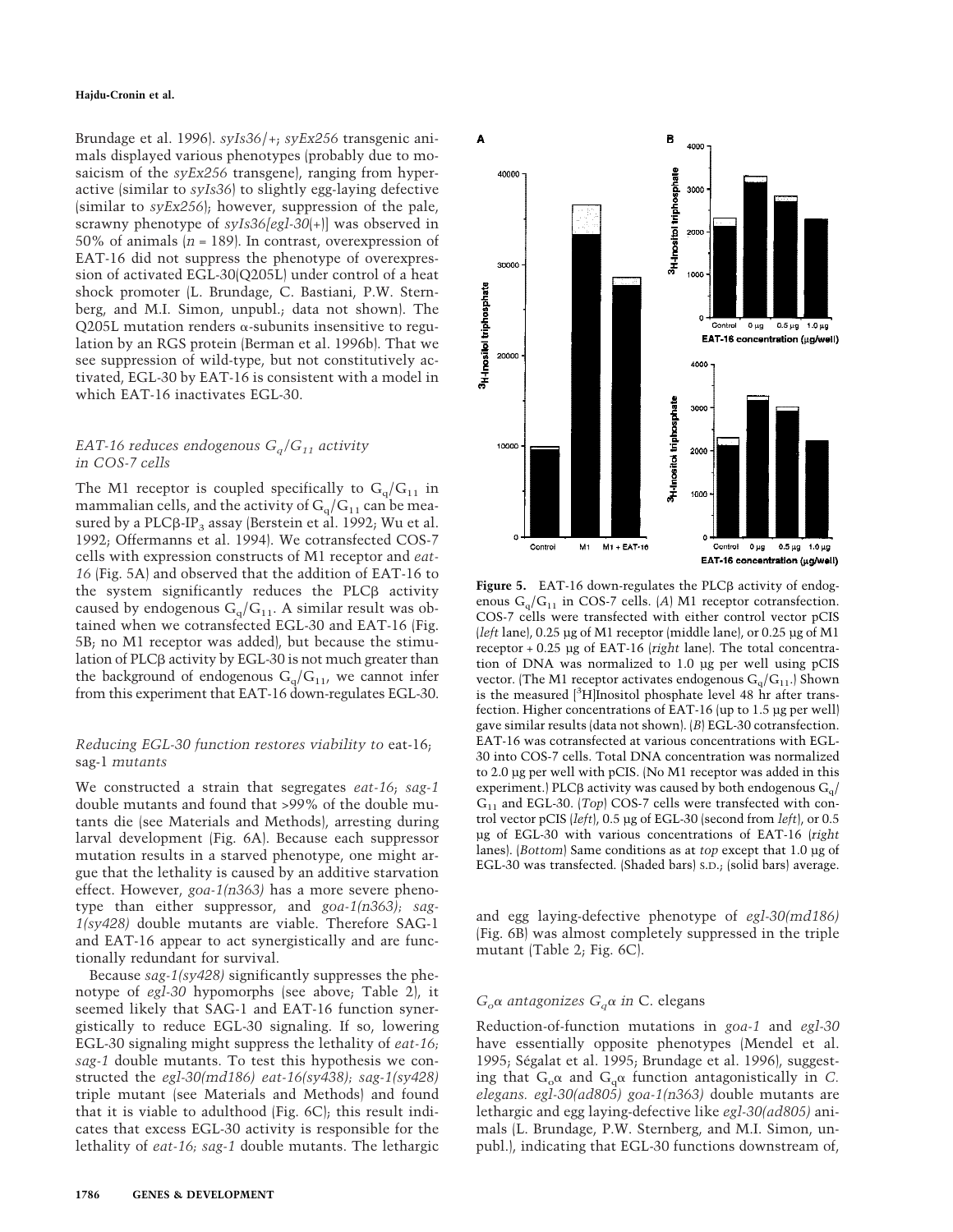

**Figure 6.** Reducing EGL-30 function restores viability to *eat-16; sag-1* double mutants. All animals were photographed at the same magnification. (*A*) *eat-16(sy438); sag-1(sy428)* double mutants arrest as young larvae. (*B*) *egl-30(md186)* mutants are le thargic and egg-laying defective and leave flattened tracks (Miller et al. 1996). (*C*) *egl-30(md186) eat-16(sy438); sag-1(sy428)* triple mutants are viable and active, leaving sinusoidal tracks and laying eggs.

or parallel to, GOA-1. Although on a gross level the double mutant resembled the *ad805* single mutant, *ad805 n363* had more active egg laying than *ad805* alone: Fifteen percent of *ad805 n363* eggs (*n* = 34) versus 100% of *ad805* eggs (*n* = 12) were laid >5 hr after fertilization, respectively. The partial suppression of *ad805* by *n363* might be due to the presumably low level of wild-type EGL-30 activity expressed by the splice acceptor site mutant *ad805* (especially because the *egl-30* null phenotype is lethal; Brundage et al. 1996), which would be enhanced when GOA-1 activity is reduced. Nonetheless, the partial suppression of the egg-laying defect of *egl-30(ad805)* by *goa-1(n363)* is similar to that by *eat-16(sy438)* (see Table 2), consistent with GOA-1 and EAT-16 both negatively regulating EGL-30.

As with reducing gene function, overexpression of wild-type or activated GOA-1 and EGL-30 have opposite phenotypic effects (Mendel et al. 1995; Ségalat et al. 1995; Brundage et al. 1996). We reasoned that if the lethargy of  $syls17[hs-G<sub>o</sub>QL]$  is due to excessive negative regulation of  $G_q\alpha$  activity by activated  $G_{\alpha}\alpha$ , then simultaneously overexpressing  $G_q\alpha$  might suppress this lethargy. We tested this hypothesis by overexpressing both G $\alpha$ -subunits in wild-type animals (see Materials

and Methods) and found that *syIs36[egl-30*(+)], which overexpresses multiple copies of wild-type EGL-30, suppressed the heat shock-induced lethargy of *syIs17-*  $[hsG<sub>o</sub>QL]$  (89 of 90 animals tested). Supporting these observations, our identification of genes involved in EGL-30 signaling as suppressors of activated GOA-1 suggests that  $G<sub>o</sub>$  $\alpha$  negatively regulates  $G<sub>o</sub>$  $\alpha$  activity in *C. elegans*.

# **Discussion**

To elucidate the largely unknown role of  $G_0\alpha$  in signal transduction, we screened for suppressors of activated GOA-1, the *C. elegans* G<sub>o</sub>α homolog. Because in *C. elegans* loss-of-function mutations occur at a frequency of 1 in 5000 to 1 in 2000 EMS-mutagenized gametes (Brenner 1974), our screen of 21,000 EMS-mutagenized gametes should be fairly representative of the *C. elegans* genome. In this EMS screen we isolated 13 mutations in *sag-1* and 1 mutation in *eat-16*. The frequency with which we identified *sag-1* mutations is consistent with their being reduction-of-function mutations. Mutations of *eat-16* appear to be reduction-of-function alleles based on both genetic and molecular criteria. The low frequency with which *eat-16* mutations were isolated suggests that weak mutations in EAT-16 might not suppress  $syls17/hs-G<sub>o</sub>QL$  well enough to be detected in our screen. In addition, Avery (1993) did not isolate any mutations in *eat-16* in an  $F_2$  EMS mutagenesis of similar size;  $ad702$  was isolated in an  $F_1$  screen designed to recover mutations at 100% efficiency (Avery 1993). These results and ours indicate that mutations in *eat-16* are not easily recoverable; perhaps only mutations affecting the RGS domain (one exon) confer starvation and suppression of hs-G<sub>o</sub>QL. *eat-16* and *sag-1* mutants display a hyperactive phenotype similar to that of *goa-1* loss-of-function mutants and are required for GOA-1 signaling. The simplest interpretation of our results is that EAT-16 and/or SAG-1 function as effectors for GOA-1; however, it is also possible that the effectors of GOA-1 either do not mutate to a viable phenotype or are numerous and functionally redundant.

# *EAT-16 and EGL-10 distinguish between Gq* and  $G_i/G_o$  *subfamilies*

Several lines of evidence indicate that EAT-16 does not inhibit  $G_0\alpha$ . *eat-16* reduction-of-function mutations suppress the phenotype of an overexpressed, constitutively activated form of GOA-1 and phenotypically resemble *goa-1* loss-of-function mutants; moreover, overexpression of EAT-16 compensates for a complete deletion of *goa-1*. We have presented genetic and biochemical data consistent with a model in which EAT-16 regulates the  $G_q\alpha$  homolog EGL-30. A missense mutation in the RGS domain of *eat-16* alleviates the phenotypes of several *egl-30* reduction-of-function mutations but not that of the putative null allele *ad810*. Overexpression of EAT-16 can suppress the phenotype caused by overexpression of wild-type, but not constitutively activated, EGL-30. Co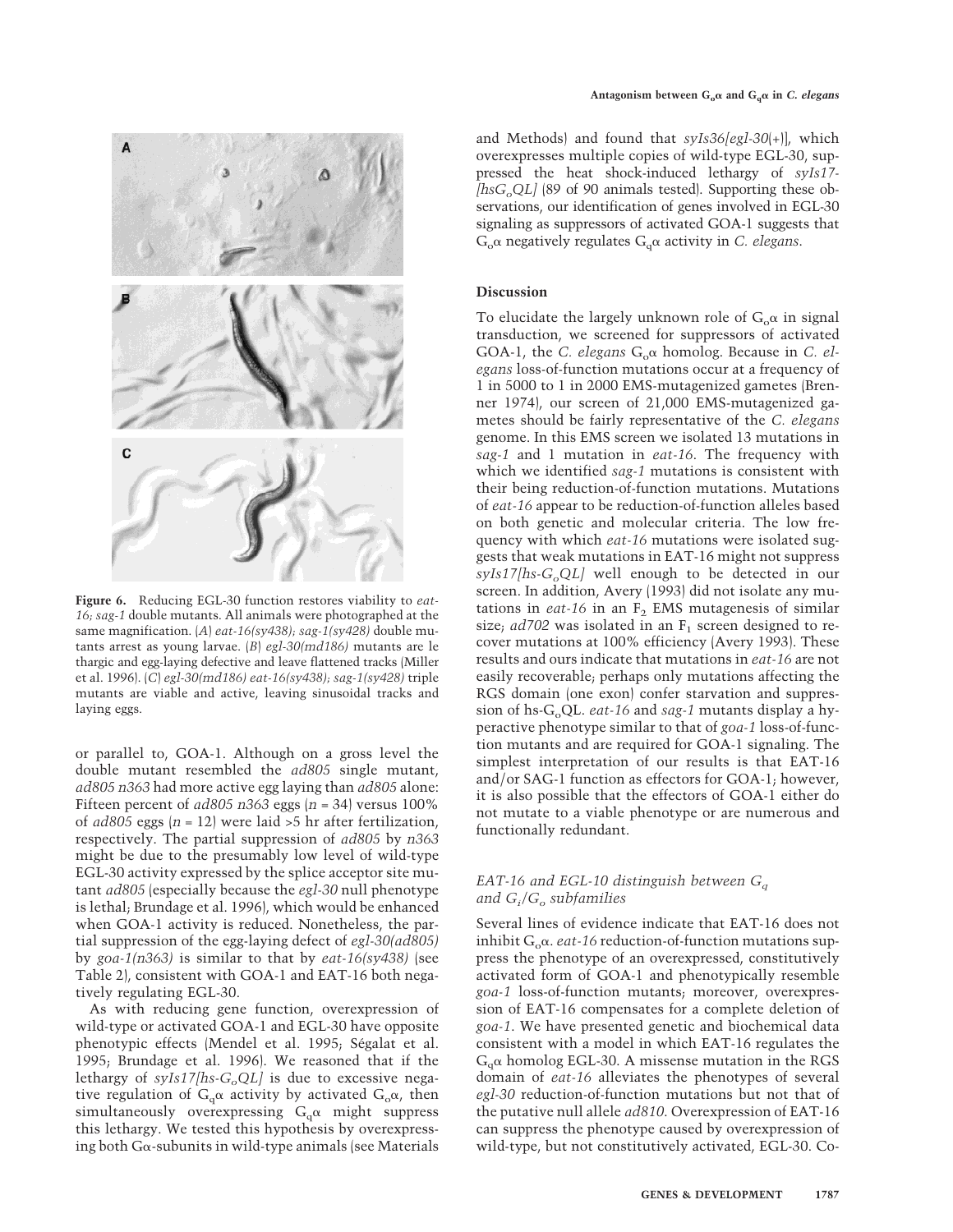transfection of EAT-16 and M1 receptor in COS-7 cells significantly reduces  $PLC\beta$  activity resulting from endogenous mammalian  $G_q/G_{11}$ , and a similar result was observed in cells cotransfected with EAT-16 and EGL-30. These results taken together argue that EAT-16 functions as a GAP for EGL-30.

EGL-10 and EAT-16, which are homologous to each other in both the amino-terminal region and the RGS domain, have similar GFP expression patterns but opposite phenotypic effects, indicating that they are selectively regulating different G proteins within the same cell. Eliminating EGL-10 function in a *goa-1* null background has no additional phenotypic effect, suggesting that EGL-10 regulates  $G_0\alpha$  (Koelle and Horvitz 1996). Our results indicate that EAT-16 does not regulate  $G_0\alpha$ activity but instead regulates  $G_q\alpha$  activity. Previous in vitro experiments on RGS proteins have provided some evidence that RGS proteins can act on  $G<sub>q</sub>$  (Heximer et al. 1997; Zhang et al. 1998), but most RGS proteins examined could also act on  $G_i$ <sub>l</sub> family members (Heximer et al. 1997; Zhang et al. 1998). Our results provide in vivo evidence that RGS7 homologs can distinguish among major families of  $G\alpha$ -subunits.

## *Negative regulation of Gq by Go*

Analysis of double mutants involving *goa-1* and *egl-30* indicates that  $G_0\alpha$  and  $G_q\alpha$  function antagonistically in *C. elegans.* Although it is possible that  $G_q$  and  $G_q$  antagonize each other by positively and negatively regulating a common target, such as intracellular calcium, the identification of genes required for  $G_0\alpha$  signaling that negatively regulate  $G_q\alpha$  signaling argues that  $G_{\alpha}\alpha$  regulates behavior by modulating  $G_q\alpha$  activity. Because we identified only one gene (*eat-16*) apparently upstream of *egl-30* in a fairly extensive screen for downstream targets of GOA-1, the number of steps between  $G_0$  and the  $G_q$ pathway might be small. In that view,  $G<sub>o</sub>$  might antagonize  $G_q$  directly or might antagonize a downstream target of  $\tilde{G}_{q}$ , perhaps via SAG-1. A third possibility is that  $G<sub>o</sub>$  antagonizes  $G<sub>q</sub>$  signaling via EAT-16, in which case EAT-16 might be a direct effector for  $G_0\alpha$  as well as being an RGS for  $G_q\alpha$ .  $G_q$  could modulate the activity of other Ga-subunits by activating one or more RGS proteins such as EAT-16 that in turn could down-regulate other  $G\alpha$ -subunits.

The data presented here suggest a model for the functions of GOA-1, EGL-30, EAT-16, and SAG-1 (Fig. 7). GOA-1 negatively regulates EGL-30 activity, possibly via EAT-16 or SAG-1. EGL-10 selectively regulates GOA-1 activity, whereas EAT-16 selectively regulates EGL-30 activity. EGL-30 has been shown to activate PLC $\beta$  in COS-7 cells (Brundage et al. 1996); therefore, second messengers generated from stimulation of PLC $\beta$ by  $G_q\alpha$  are probably produced downstream of EGL-30. Reducing EAT-16 function would result in elevated levels of active EGL-30 subunits, which would in turn result in higher levels of second messengers and increased mobilization of internal calcium stores (Berridge 1993). SAG-1 negatively regulates the EGL-30 path-



**Figure 7.** A model for regulation of behavior by GOA-1, EAT-16, and SAG-1.  $G_0\alpha$  regulates behavior by antagonizing EGL-30mediated signaling, either via EAT-16 and/or SAG-1 or an unknown effector. SAG-1 and EAT-16 function downstream, or parallel to,  $G_0\alpha$  and operate synergistically to negatively regulate  $G_0\alpha$  signaling. EAT-16 regulates EGL-30 by accelerating EGL-30 GTPase activity. SAG-1 also negatively regulates EGL-30 signaling and likely functions downstream of EGL-30, based on the stronger suppression of *egl-30* hypomorphs by *sag-1(sy428)*.

way. Whereas moderate overexpression of wild-type EGL-30 has been shown to cause hyperactive egg-laying and locomotion behaviors (Brundage et al. 1996), more intense overexpression of EGL-30 results in lethality (L. Brundage, P.W. Sternberg, and M.I. Simon, unpubl.). We have shown that the *eat-16(sy438)*; *sag-1(sy428)* double mutant is also inviable. The synthetic lethality of *sag-1* and *eat-16* mutations, as well as the lethality caused by expressing multiple copies of EGL-30, could be due to an excessive production of second messengers and/or excessive calcium release downstream of activated EGL-30. Reducing EGL-30 activity (and hence the level of downstream signaling) restores viability to *eat-16; sag-1* mutants.

# *Behavior is modulated through a network of G proteins*

Our results are consistent with a model in which a network of G protein pathways within cells can affect behavior by both positive and negative cross talk. Although synergistic effects between  $G_i$ <sub>o</sub> and  $G_q$  pathways have been observed (for review, see Selbie and Hill 1998), our results indicate negative regulation of  $G_q\alpha$  or its downstream targets by  $G_0\alpha$ . That  $G_0$  and  $G_q$  function antagonistically in some way was implied from the opposite phenotypes of *goa-1* and *egl-30* mutations (Brundage et al. 1996). The isolation and analysis of GOA-1 suppressors involved in  $G_q\alpha$  signaling support the model that  $G_0\alpha$  functions to modulate behavior by down-regulating the Gq pathway in *C. elegans* and perhaps in other species as well. These results are analogous to the stimulatory and inhibitory effects of  $G_s$  and  $G_i$  on adenylyl cyclase (Hepler and Gilman 1992), raising the possibility that antagonistically acting G protein subunits are more universal than previously thought.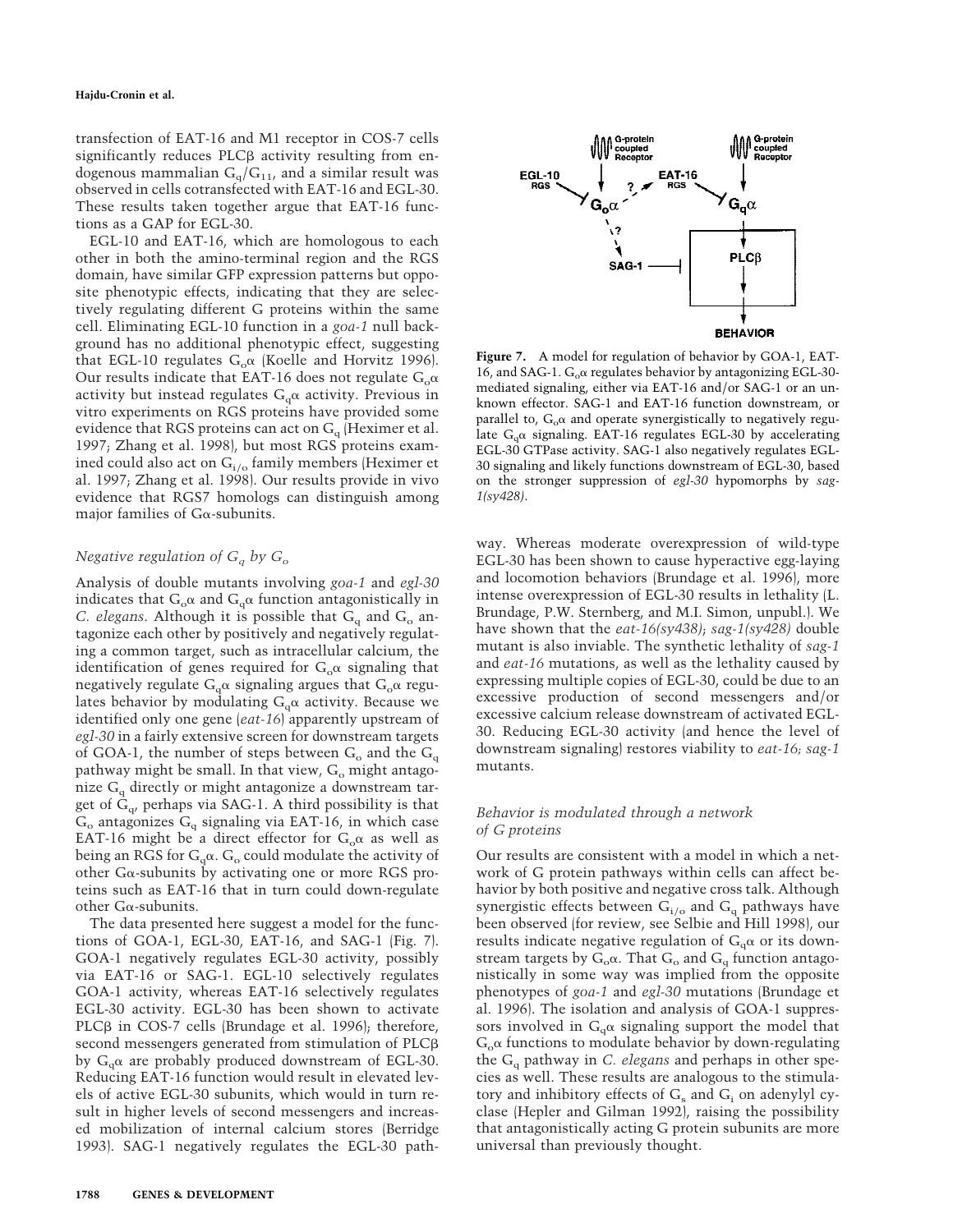## **Materials and methods**

Nematodes were cultured and handled according to standard procedures (Brenner 1974). All experiments were performed at 20°C except where otherwise noted. The following mutations and strains were used in this study for mapping experiments and double-mutant constructions: LGI *egl-30(ad805)*, *egl-30(ad809)*, DA1096 *egl-30(ad810)/szT1 [lon-2(e678)]* (Brundage et al. 1996), *egl-30(md186)*, *egl-30(n686)*, *unc-55(e402)*, MT363 *goa-1(n363)* (Se´galat et al. 1995), *dpy-5(e61)*, *unc-29(e1072)*, SP1726 *unc-29(h1) hP6 dpy-24(s71)* (a gift from J.A. Powell-Coffman, Iowa State University, Ames, IA), *mec-8(e398)*, *lin-11(n566)*, JK1553 *ces-1(n703d) qDf9/unc-29(e1702) lin-11(n566)* (Ellis and Kimble 1995). LGII: *unc-4(e120)*. LGIII: *unc-32(e189)*. LGIV: *dpy-20(e1282ts)*, PS1681 *dpy-20 syIs17[hsp::goa-1(Q205L)]* (Mendel et al. 1995), *unc-31(e169)*. LGV: *unc-42(e270)*, *him-5(e1490)*. LGX: TY2137 *meDf6; yDp13* (Akerib and Meyer 1994), PS1104 *egl-17(e1313) sli-1(sy143) unc-1*(e719), *dpy-3(e27)*, *unc-20(e112)*, *lin-15(n765ts)*. Linkage unknown: *syIs9[goa-1(Q205L)]* (Mendel et al. 1995), *syIs36[egl-30*(+)*]* (L. Brundage, P.W. Sternberg, and M.I. Simon, unpubl.).

## *Genetic screen*

*dpy-20(e1282) syIs17[hsp::goa-1(Q205L)]* animals (Mendel et al. 1995) were mutagenized with ethylmethanesulfonate (21,000 haploid genomes) or trimethylpsoralen + UV irradiation (Yandell et al. 1994; 11,000 haploid genomes).  $F<sub>2</sub>$  progeny were heat-shocked (33°C, 30 min) as adults; moving animals were selected the next morning. All suppressors were backcrossed three times to the *syIs17* parent strain, with the suppression of heat shock-induced lethargy used as the criterion for scoring; the reference alleles were then outcrossed to N2 for characterization by selecting for the empty uterus and pale, scrawny appearance. *eat-16(sy438)* was originally isolated with another linked mutation that was removed by recombination during mapping experiments.

## *Characterization of mutants and double-mutant strains*

To characterize the egg laying phenotype, animals were examined 24–28 hr after selecting them as L4 larvae, except for *syIs9[goa-1(Q205L)]* and *egl-30(n686)* strains, which were selected from mixed stage plates as gravid young adults before excess egg retention. A large number of staged adults were placed on a plate with *Escherichia coli* OP50. Newly laid eggs were harvested every 10–20 min and examined at 125× or with Nomarski optics (for *syIs9* strains). Cells in premature or wildtype eggs could be easily counted at this magnification. Later stage eggs were categorized qualitatively as follows: 20–50 cells (2–3 hr after fertilization), ∼50 cells, precomma (gastrulation is beginning, before comma stage), comma (∼5 hr after fertilization), twofold (∼7 hr after fertilization), threefold (∼9 hr after fertilization), and about to hatch. Eggs were considered premature if they contained eight or fewer cells. To count the number of eggs in the uterus, adults were examined at 125× magnification 24 hr after selecting as L4 larvae. N2, *eat-16*/+, *syIs9*, and Egl strains were bleached (as in Koelle and Horvitz 1996) to facilitate counting eggs. Hyperactive mutants were examined without bleaching.

To calculate pharyngeal pumps per minute, similarly staged adults were placed on individual plates seeded with OP50 and left undisturbed at least 15 min before counting. Pharyngeal pumps were counted for 2 min by pressing a counter once every three pumps; then, the numbers were multiplied by 1.5 to yield pumps per minute.

To calculate forward locomotion rate, staged adult animals were observed under conditions that maximize forward locomotion and minimize other behaviors (J. Mendel, pers. comm.): Two hundred microliters of a 5-ml OP50 culture was spread over the entire surface of a fresh 60-mm NGM plate preincubated at 20°C. Plates were left uncovered for the lawns to dry. After drying (which generally took ∼1 hr), the plates were stored with lids on and used within 2 hr after drying. The result was a very thin lawn that covered the entire plate. Animals were left undisturbed on the lawns at least 5 min and then observed for 2 min. Seconds elapsed per sine wave (counting anterior flexing just posterior to the pharynx) were recorded using software written for this purpose by Hou-Pu Chou and Chieh Chang. Only forward flexing was counted, and waves right before or after a reversal were not included. Entries for all animals were then converted to waves/second and averaged. Averages and standard deviations were multiplied by 60 to yield waves per minute.

Because the presence of excess eggs in the uterus might affect locomotion rate, *egl-30* and *syIs9* strains were not staged as above; instead, young gravid adults with a single row of eggs in the uterus were selected from mixed-stage plates. Because of *syIs9* animals' tendency to travel in a circular manner (J. Mendel, unpubl.), one side of the body would often make a more visible flexion and the other side would not flex much, if at all; counting was done using the side that made the deeper flexions. Occasional animals did not move normally and may have been harmed during transfer; these animals' data were not included in the totals.

#### *Characterization of* sag-1/meDf6

*meDf6; yDp13* males were mated to *unc-4(e120); sag-1(sy428) dpy-3(e27)* hermaphrodites and all nonUnc cross-progeny were selected as L4 larvae and examined 24 hr later. Cross-progeny were either non-Dpy or Dpy. *meDf6* deletes *sag-1* and *dpy-3*, and *yDp13* likely covers *sag-1* as well as *dpy-3*; therefore, Dpy progeny were assumed to be *sag-1 dpy-3/meDf6*, and Dp-bearing non-Dpy animals were examined in parallel as a control. All 16 *meDf6/sag-1(sy428) dpy-3(e27)* heterozygotes examined had empty uteri, and at least 15 of them suppressed the *syIs17[hs-GoQL]* lethargy (the sixteenth animal crawled off the plate after heat shock treatment and could not be scored).

#### *Mapping experiments*

*sag-1(sy428)* was mapped between *egl-17* and *unc-1* by selecting Egl non-Unc recombinant progeny from *sy428/egl-17(e1313) sli-1(sy143) unc-1(e719)* heterozygous animals; 14 of 16 recombinants carried the *sy428* mutation. The following three-factor crosses determined the map position of *eat-16(sy438)*. First, *eat-16* was mapped between *unc-29* and *lin-11* by selecting recombinants from *unc-29 lin-11/eat-16; dpy-20 syIs17* heterozygotes. Nine of 13 Lin non-Unc recombinants carried *sy438* (scored by heat shock). Then, *sy438* was mapped right of *mec-8* by selecting Eat non-Dpy recombinants from *dpy-5 eat-16/mec-8; dpy-20 syIs17* heterozygotes. One of seven recombinants carried *mec-8*. (Recombinants were scored for *sy438* by the hyperactive phenotype and by heat shock.) Finally, *sy438* was mapped right of *hP6* by building + *mec-8* + *eat-16+/unc-29* + *hP6* + *dpy-24* heterozygotes and selecting for non-Mec recombinants with empty uteri. Unc progeny from these recombinants were homozygosed, and the presence of *hP6* was determined by PCR amplification (Williams et al. 1992) using a mixture of three primers, 618 Tc1 primer (Williams et al. 1992), and two primers designed by J.A. Powell-Coffman (pers. comm.): hP6 (5'-TAG-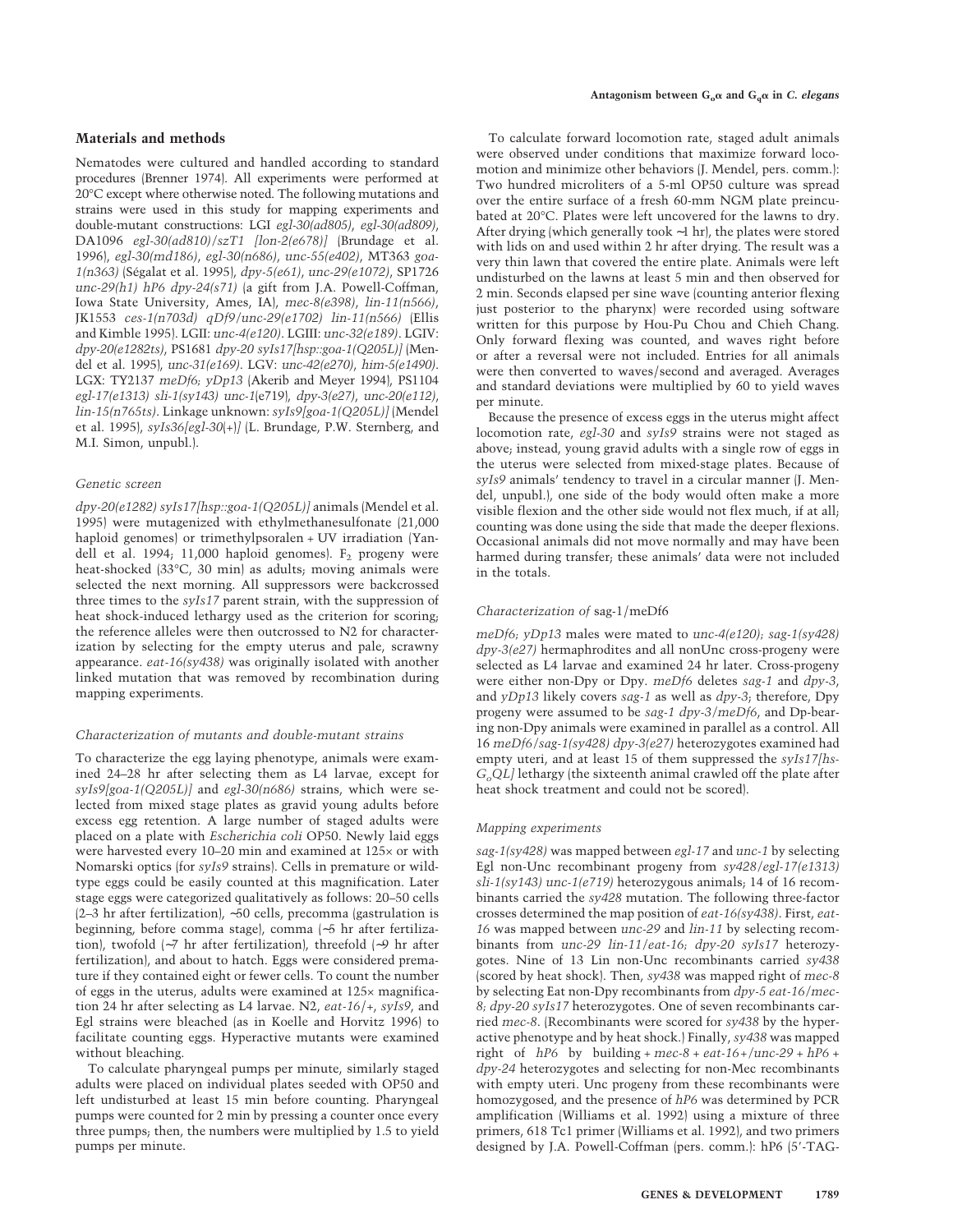## **Hajdu-Cronin et al.**

ATTTTGATCGTCTTCG) and hP62 (5'-TGTCTCGCCTAC-GATCTGATATTGC). Two of 10 Eat non-Mec recombinants carried *hP6*.

#### *Transformation rescue*

Animals were microinjected according to standard protocols (Mello et al. 1991; Mello and Fire 1995). The *lin-15* rescuing plasmid pbLH98 at 50 ng/µl (Huang et al. 1994) was used as the coinjection marker for all rescue experiments. pBluescript was included as carrier DNA to bring total DNA concentrations to 150–200 ng/µl. Strains bearing the temperature-sensitive *lin-15(n765)* mutation were cultured at 15°C before injection; afterwards, they were cultured at 22°C–23°C for 4–5 days, and non-Muv transformants were selected. Rescue was scored after at least one generation by heat-shocking non-Muv animals and looking for no suppression. Y20E10, C16C2, and three other cosmids contained within Y20E10 were each injected at ∼50 ng/µl into *eat-16(sy438); dpy-20 syIs17; lin-15(n765)* animals. Subclone pYH5 was injected at a concentration of 30 ng/µl, and pWJC5 was injected at a concentration of 25 ng/µl.

#### *Sequencing of* eat-16 *mutations*

A 3-kb genomic DNA fragment was amplified (Williams et al. 1992) from *ad702* mutant animals in three independent reactions and from *sy438* animals in 10 independent reactions using the *Expand* long-range PCR kit (Boehringer Mannheim) with the following primers (from 5' to 3'): AGACAGCTTCGTCG-TATGTCTCAC ("P1") and GCAGTGTTGGGTGGTTCGA-GATTG ("P2"); the products from each strain were gel-purified (Qiagen) and pooled. The *ad702* fragment was amplified a second time with P2 and the nested primer TGTCGAGCTGATT-GAGACACGCTG ('S1') in 10 independent reactions; the products were purified as above and pooled. For both strains, PCR fragments were cloned into pGEM vectors (Stratagene), and the entire predicted gene product was sequenced (Kretz et al. 1989) in two plasmids per strain. The point mutations were then confirmed in the second strand and in both strands of three additional plasmids for *sy438* and four additional plasmids for *ad702*. For *sa735* and *sa609* mutants, products amplified as above in three independent PCR reactions were gel-purified, pooled, and sequenced directly.

#### *Sequencing of* eat-16 *cDNA*

Full-length cDNA sequence of *eat-16* was obtained from clone yk356b3, kindly provided by Yuji Kohara. Phage clones were excised in vitro and amplified in SOLR cells (Maniatis et al. 1982). Purified phagemids were then sequenced by the primers used for sequencing the *eat-16* mutations and primers for the T3 and T7 promoters. The splicing pattern was obtained by comparing yk356b3 with wild-type *eat-16* genomic sequence obtained from the GenBank database.

## *GFP-tagged expression of* eat-16

Genomic DNA fragments including the *eat-16* promoter region and some coding exons were cloned into GFP expression vectors provided by A. Fire, J. Ahnn, G. Seydoux, and S. Xu (pers. comm.). Reporter construct pGP16 contains the 7.4-kb *Apa*I– *Bam*HI fragment and fuses to GFP-coding sequences in the ninth coding exon of *eat-16*. Reporter construct pGR02 contains the same upstream sequence but fuses to GFP-coding sequences in the first coding exon of *eat-16*. Both constructs were injected at 80 ng/µl into *lin-15(n765)* animals along with the *lin-15* res-

cuing plasmid pL15EK at 50 ng/µl (Clark et al. 1994) as a coinjection marker.

#### *Double-mutant constructions*

*egl-30 eat-16* linked double mutants were constructed as follows: *dpy-5 eat-16*/++ males were mated to *egl-30* hermaphrodites (or *egl-30/szT1* heterozygotes, in the case of *ad810*). Non-Egl  $F_1$  progeny were picked individually and removed the following day to synchronize the  $F_2$  progeny. Plates with Dpy  $F_2$ progeny were saved, and Eat non-Dpy animals were selected based on the empty uterus phenotype (which was transitory in these recombinants due to the semidominance of the *egl-30* alleles; see Brundage et al. 1996). Egl non-Dpy F3 progeny were saved, and the presence of *eat-16(sy438)* was confirmed by mating with N2 males and reisolating Eat non-Egl  $F<sub>2</sub>$  recombinants from all of several  $F_1$  cross-progeny.

In the case of *ad810*, two Eat non-Dpy recombinants segregated Eat, Eat Dpy and arrested larvae; no viable Egl progeny were seen. Recombinants were mated with *szT1* males to balance the lethal chromosome. A parallel comparison of the lethal progeny of *ad810 sy438/szT1* and *ad810/szT1* was done by placing 16 worms of each strain on a plate with a thin bacterial lawn and removing them the next day. Dead larvae on both plates were observed over the course of several days and appeared similar.

Construction of double mutants between unlinked genes was straightforward; the strains were all confirmed either by complementation tests or by crossing with N2 males and reisolating both mutations. *egl-30(ad805) goa-1(n363); him-5(e1490)* was built by L. Brundage.

## *Transgenic strains*

Strains containing *eat-16* transgenes were constructed by following the marker  $\lim_{15}$  (n765) for *syEx256*, whereas  $G_0$  and  $G_q$ transgenes were followed by using *dpy-20(e1282)* as a rescuing marker. For example, a cross between *dpy-20* males and *dpy-20; lin-15; syEx256* hermaphrodites was kept for one day at 20°C to allow mating to occur and then cultured at 15°C to reduce the severity of the Dpy phenotype of the  $F_1$  progeny. The resulting *dpy-20; lin-15; syEx256* males were mated to *dpy-20; syIs36; lin-15* hermaphrodites at 20°C, and non-Lin progeny were saved. The *goa-1(n363); syEx256* strain was constructed by mating *dpy-20*/+*; lin-15; syEx256* males to *goa-1(n363); lin-15* hermaphrodites and saving non-Dpy, non-Muv transgenic  $F_2$  animals whose Lin (i.e., nontransgenic) progeny were all homozygous for *goa-1(n363)*. To test animals expressing both  $G_0$  and  $G_q$ transgenes, *dpy-20(e1282) syIs17* males were mated to *dpy-20(e1282); syIs36* hermaphrodites, and the resulting male progeny were heat-shocked.

## *Synthetic lethality of* eat-16 *and* sag-1

To build the *eat-16; sag-1* double mutant, *mec-8 lin-11*/++*; sag-1* males were mated to *dpy-5 eat-16* hermaphrodites. Non-Dpy  $F_1$  progeny were picked to individual plates, and homozygous Sag  $F_2$ s were picked from plates with Mec Lin progeny. To score penetrance of the lethality, 20 *dpy-5* + *eat-16*+/+*mec-8* + *lin-11; sag-1* L4 heterozygotes were placed on individual plates and transferred daily for 4 days. The total number of progeny was counted at the L4-Adult stage, yielding 2193 heterozygous, 936 Mec, and 52 Dpy animals. Dpy animals were saved and followed for a generation to determine their genotype.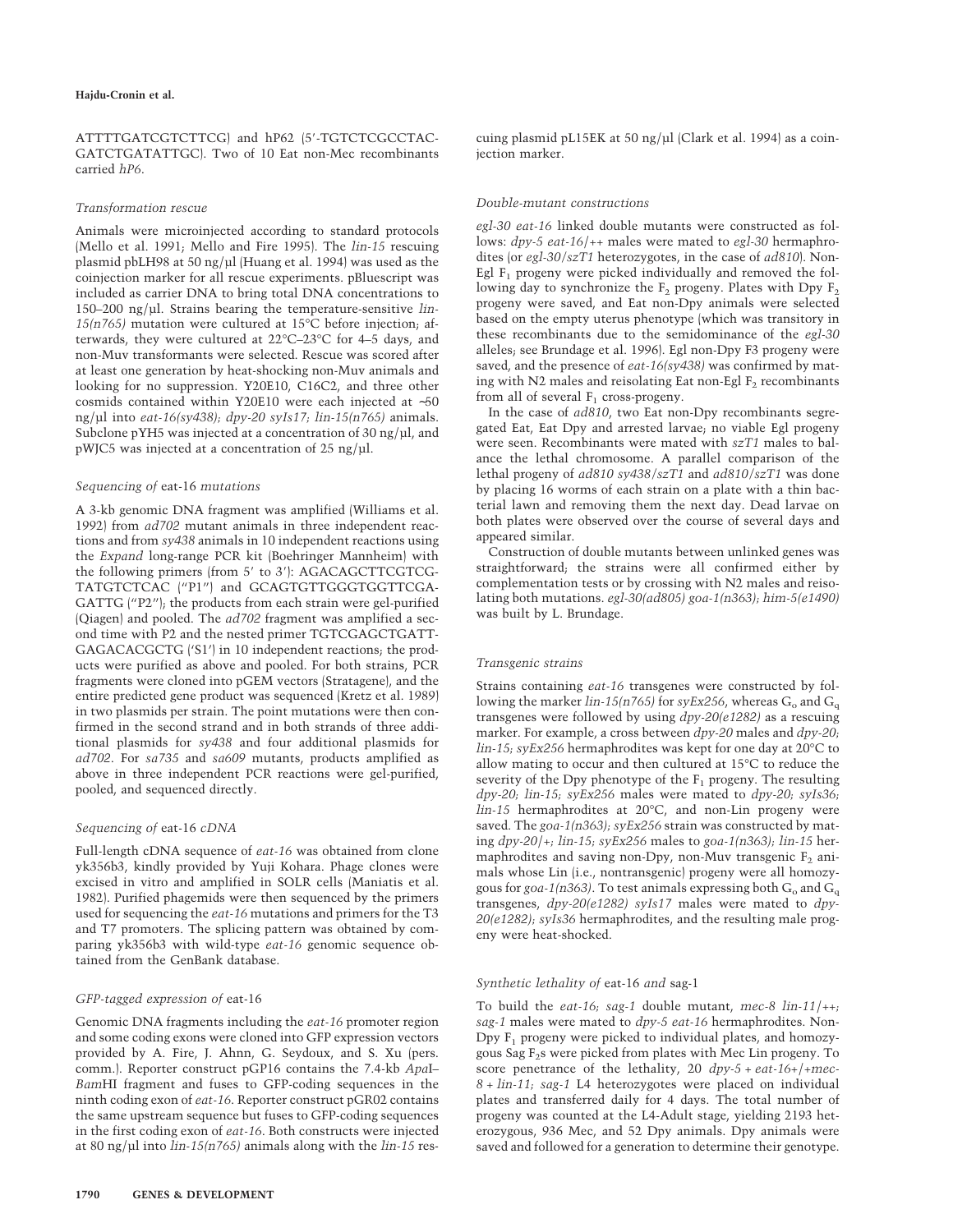Of the 50 viable Dpy animals, 48 were either *dpy*++/*dpy mec lin* or *dpy*++/++*lin* recombinants, one was a spontaneous male whose genotype could not be determined, and one escaped to adulthood and produced a few inviable progeny, a 0.1% survival rate. Arrested larvae were seen among the progeny of all 20 heterozygous mothers.

#### egl-30 eat-16; sag-1 *triple-mutant construction*

+*eat-16*+/*mec-8* + *lin-11; him-5; sag-1* males were mated to *egl-*30(md186) eat-16 hermaphrodites, and F<sub>1</sub> progeny with empty uteri were picked to individual plates. From two plates that segregated Eat, Egl, and dead larvae but no Mec Lin (i.e., *egl*  $eat$  + *eat*; sag-1/+), 26 Egl  $F_2$  progeny were picked to individual plates. None of the Egls produced lethal progeny. Seven of 26 Egls gave only Egl-30-like progeny, but on 18 plates, about onefourth of the progeny were active, and one plate had only active progeny. Homozygosity of *sag-1* was confirmed by mating *dpy-20 syIs17* males with the triple mutant; male progeny were heat-shocked, and all were active 8 hr following heat shock (*n* = 36). As a control, *egl-30(md186) eat-16(sy438)* animals were also crossed to *syIs17* males; the male progeny resulting from this cross were lethargic 8 hr following heat shock (*n* = 20). Homozygosity of *eat-16* was confirmed by sequencing across the portion of the *eat-16* locus containing the *sy438* mutation in both strands, using a protocol similar to that described above.

#### *COS-7 cell transfection and IP3 assay*

A 2.4-kb *Xho*I–*Xba*I fragment from yk356b3 (EAT-16 cDNA) was cloned into the pCIS vector to make pWJC4 for COS-7 cell transfection. M1 receptor (Bo Yu, pers. comm.) and EGL-30 (L. Brundage, pers. comm.) were also cloned in the same vector. Cells were transfected as described (Wu et al. 1992; Liu and Simon 1996) and seeded  $(1 \times 10^5$  per well) to 12-well plates the night before transfection. The pCIS vector was used as carrier DNA to normalize the total concentration of DNA in each well to 1.0 µg (for M1 receptor experiments) or 2.0 µg (for EGL-30 transfections). Lipofectin (5 µl) was added to each well. M1 receptor was activated by Carbachol  $(1 \mu M)$ , and IP<sub>3</sub> assays were done as described (Liu and Simon 1996). Each transfection was performed in duplicate.

#### **Acknowledgments**

We thank Jane Mendel for the locomotion assay conditions; Hou-Pu Chou and Chieh Chang for writing software used to record locomotion data; John DeModena for technical assistance; Yuji Kohara for cDNA; Andrew Fire, Joohong Ahnn, Geraldine Seydoux, and Siqun Xu for GFP vectors; Merrilee Robatzek and James Thomas for *sa609* and *sa735*; Bo Yu, Jennifer Gu, and Valeria Mancino for assistance with COS-7 cell assays; Lorna Brundage, Carol Bastiani, Stephen Nurrish, Laurant Ségalat, Joshua Kaplan, Ron Ellis, and Jo Anne Powell-Coffman for sharing strains and communicating unpublished results; and Lorna Brundage, L. René Garcia, Jane Mendel, Carol Bastiani, Maureen Barr, Nadeem Moghal, Henry Lester, Mel Simon, and members of our laboratories for stimulating discussions and critical reading of this manuscript. Some of the strains used in this study were provided by the Caenorhabditis Genetics Center. This project is supported by HHMI, with which P.W.S. is an investigator.

The publication costs of this article were defrayed in part by payment of page charges. This article must therefore be hereby marked 'advertisement' in accordance with 18 USC section 1734 solely to indicate this fact.

## **References**

- Akerib, C.C. and B.J. Meyer. 1994. Identification of X chromosome regions in *Caenorhabditis elegans* that contain sexdetermination signal elements. *Genetics* **138:** 1105–1125.
- Aroian, R.V., A.D. Levy, M. Koga, Y. Ohshima, J.M. Kramer, and P.W. Sternberg. 1993. Splicing in *Caeonorhabditis elegans* does not require an AG at the 3' splice acceptor site. *Mol. Cell. Biol.* **13:** 626–637.
- Arshavsky, V.Y. and E.N. Pugh Jr. 1998. Lifetime regulation of G protein-effector complex: Emerging importance of RGS proteins. *Neuron* **20:** 11–14.
- Avery, L. 1993. The genetics of feeding in *Caenorhabditis elegans. Genetics* **133:** 897–917.
- Berman, D.M. and A.G. Gilman. 1998. Mammalian RGS proteins: Barbarians at the gate. *J. Biol. Chem.* **273:** 1269–1272.
- Berman, D.M., T. Kozasa, and A.G. Gilman. 1996a. The GTPaseactivating protein RGS4 stabilizes the transition state for nucleotide hydrolysis. *J. Biol. Chem.* **271:** 27209–27212.
- Berman, D.M., T.M. Wilkie, and A.G. Gilman. 1996b. GAIP and RGS4 are GTPase-Activating Proteins for the Gi subfamily of G protein  $\alpha$  subunits. *Cell* 88: 445–452.
- Berridge, M.J. 1993. Inositol trisphosphate and calcium signalling. *Nature* **361:** 315–325.
- Berstein, G., J.L. Blank, D.Y. Jhon, J.H. Exton, S.G. Rhee, and E.M. Ross. 1992. Phospholipase C-beta 1 is a GTPase-activating protein for Gq/11, its physiologic regulator. *Cell* **70:** 411–418.
- Birnbaumer, L. 1992. Receptor-to-effector signaling through G proteins: Roles for beta gamma dimers as well as alpha subunits. *Cell* **71:** 1069–1072.
- Bourne, H.R., D.A. Sanders, and F. McCormick. 1990. The GTPase superfamily: A conserved switch for diverse cell functions. *Nature* **348:** 125–132.
- Bourne, H.R., D.A. Sanders, and F. McCormick. 1991. The GTPase superfamily: Conserved structure and molecular mechanism. *Nature* **349:** 117–127.
- Brenner, S. 1974. The genetics of *Caenorhabditis elegans. Genetics* **77:** 71–94.
- Brundage, L., L. Avery, A. Katz, U.J. Kim, J.E. Mendel, P.W. Sternberg, and M.I. Simon. 1996. Mutations in a *C. elegans* Gqalpha gene disrupt movement, egg laying, and viability. *Neuron* **16:** 999–1009.
- *C. elegans* Sequencing Consortium. 1998. Genome sequence of the nematode *C. elegans*: A platform for investigating biology [published erratum appears in *Science* 1999 Jan 1; **283:** (5398)35]. *Science* **282:** 2012–2018.
- Clark, S.G., X. Lu, and H.R. Horvitz. 1994. The *Caenorhabditis elegans* locus *lin-15*, a negative regulator of a tyrosine kinase signaling pathway, encodes two different proteins. *Genetics* **137:** 987–997.
- Coulson, A., J. Sulston, S. Brenner, and J. Karn. 1986. Toward a physical map of the genome of the nematode *Caenorhabditis elegans. Proc. Natl. Acad. Sci.* **83:** 7821–7825.
- Coulson, A., R. Waterston, J. Kiff, J. Sulston, and Y. Kohara. 1988. Genome linking with yeast artificial chromosomes. *Nature* **335:** 184–186.
- De Vries, L., M. Mousli, A. Wurmser, and M.G. Farquhar. 1995. GAIP, a protein that specifically interacts with the trimeric G protein G alpha i3, is a member of a protein family with a highly conserved core domain. *Proc. Natl. Acad. Sci.* **92:** 11916–11920.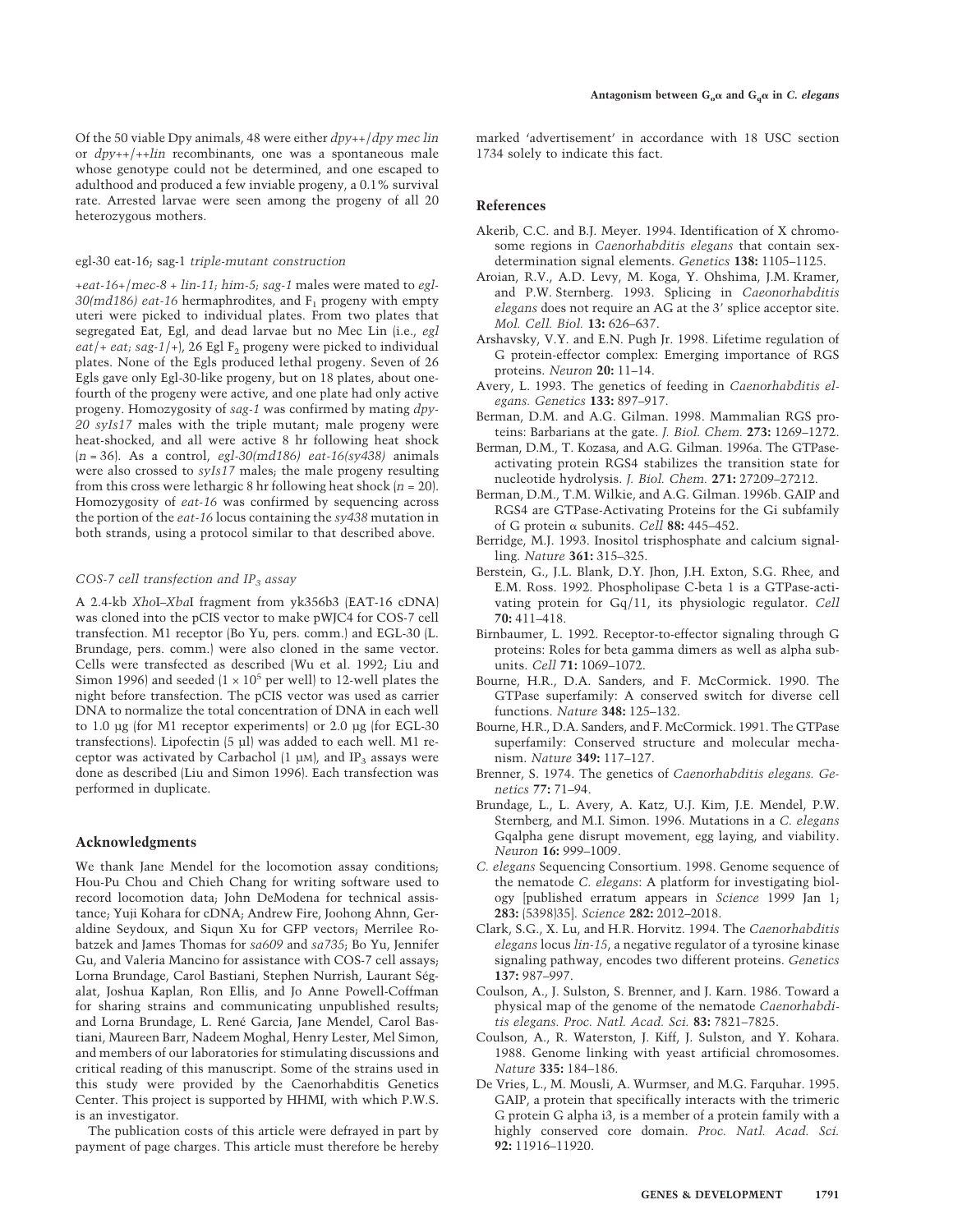#### **Hajdu-Cronin et al.**

- Dohlman, H.G., J. Song, D. Ma, W.E. Courchesne, and J. Thorner. 1996. Sst2, a negative regulator of pheromone signaling in the yeast *Saccharomyces cerevisiae*: Expression, localization, and genetic interaction and physical association with Gpa1 (the G-protein alpha subunit). *Mol. Cell. Biol.* **16:** 5194–5209.
- Dohlman, H.G. and J. Thorner. 1997. RGS proteins and signaling by heterotrimeric G proteins. *J. Biol. Chem.* **272:** 3871– 3874.
- Ellis, R.E. and J. Kimble. 1995. The *fog-3* gene and regulation of cell fate in the germ line of *Caenorhabditis elegans. Genetics* **139:** 561–577.
- Faurobert, E. and J.B. Hurley. 1997. The core domain of a new retina specific RGS protein stimulates the GTPase activity of transducin *in vitro. Proc. Natl. Acad. Sci.* **94:** 2945–2950.
- Freyd, G., S.K. Kim, and H.R. Horvitz. 1990. Novel cysteine-rich motif and homeodomain in the product of the *Caenorhabditis elegans* cell lineage gene lin-11. *Nature* **344:** 876–879.
- Graziano, M.P. and A.G. Gilman. 1989. Synthesis in *Escherichia coli* of GTPase-deficient mutants of Gs alpha. *J. Biol. Chem.* **264:** 15475–15482.
- Hepler, J.R. and A.G. Gilman. 1992. G proteins. *Trends Biochem. Sci.* **17:** 383–387.
- Heximer, S.P., N. Watson, M.E. Linder, K.J. Blumer, and J.R. Hepler. 1997. RGS2/G0S8 is a selective inhibitor of Gq alpha function. *Proc. Natl. Acad. Sci.* **94:** 14389–14393.
- Hodgkin, M.N., T.R. Pettitt, A. Martin, R.H. Michell, A.J. Pemberton, and M.J. Wakelam. 1998. Diacylglycerols and phosphatidates: Which molecular species are intracellular messengers? *Trends Biochem. Sci.* **23:** 200–204.
- Hsu, W.H., U. Rudolph, J. Sanford, P. Bertrand, J. Olate, C. Nelson, L.G. Moss, A.E. Boyd, J. Codina, and L. Birnbaumer. 1990. Molecular cloning of a novel splice variant of the alpha subunit of the mammalian Go protein. *J. Biol. Chem.* **265:** 11220–11226.
- Huang, L.S., P. Tzou, and P.W. Sternberg. 1994. The *lin-15* locus encodes two negative regulators of *Caenorhabditis elegans* vulval development. *Mol. Biol. Cell* **5:** 395–411.
- Hunt, T.W., T.A. Fields, P.J. Casey, and E.G. Peralta. 1996. RGS10 is a selective activator of Gai GTPase activity. *Nature* **383:** 175–177.
- Koelle, M.R. 1997. A new family of G-protein regulators—the RGS proteins. *Curr. Opin. Cell Biol.* **9:** 143–147.
- Koelle, M.R. and H.R. Horvitz. 1996. EGL-10 regulates G protein signaling in the *C. elegans* nervous system and shares a conserved domain with many mammalian proteins. *Cell* **84:** 115–125.
- Korswagen, H.C., J.H. Park, Y. Ohshima, and R.H. Plasterk. 1997. An activating mutation in a *Caenorhabditis elegans* Gs protein induces neural degeneration. *Genes* & *Dev.* **11:** 1493–1503.
- Kretz, K.A., G.S. Carson, and J.S. O'Brien. 1989. Direct sequencing from low-melt agarose with Sequenase [published erratum appears in *Nucleic Acids Res.* 1990. **18:** (2)400]. *Nucleic Acids Res.* **17:** 5864.
- Lavu, S., J. Clark, R. Swarup, K. Matsushima, K. Paturu, J. Moss, and H.F. Kung. 1988. Molecular cloning and DNA sequence analysis of the human guanine nucleotide-binding protein Go alpha [published erratum appears in *Biochem. Biophys. Res. Commun.* 1988. **153:** (1)487]. *Biochem. Biophys. Res. Commun.* **150:** 811–815.
- Liu, M. and M.I. Simon. 1996. Regulation by cAMP-dependent protein kinease of a G-protein-mediated phospholipase C. *Nature* **382:** 83–87.
- Lochrie, M.A., J.E. Mendel, P.W. Sternberg, and M.I. Simon.

1991. Homologous and unique G protein alpha subunits in the nematode *Caenorhabditis elegans. Cell Regul.* **2:** 135– 154.

- Lundquist, E.A. and R.K. Herman. 1994. The *mec-8* gene of *Caenorhabditis elegans* affects muscle and sensory neuron function and interacts with three other genes: *unc-52*, *smu-1* and *smu-2*. *Genetics* **138:** 83–101.
- Maniatis, T., E.F. Fritsch, and J. Sambrook. 1982. *Molecular cloning: A laboratory manual,* Vol. 1, pp. 2.60–2.63. Cold Spring Harbor Laboratory, Cold Spring Harbor, NY.
- Mello, C. and A. Fire. 1995. DNA Transformation. In Caenorhabditis elegans: *Modern biological analysis of an organism* (ed. D.C. Shakes and H.F. Epstein), pp. 451–482. Academic Press, San Diego, CA.
- Mello, C.C., J.M. Kramer, D. Stinchcomb, and V. Ambros. 1991. Efficient gene transfer in *C. elegans*: Extrachromosomal maintenance and integration of transforming sequences. *EMBO J.* **10:** 3959–3970.
- Mendel, J.E., H.C. Korswagen, K.S. Liu, Y.M. Hajdu-Cronin, M.I. Simon, R.H. Plasterk, and P.W. Sternberg. 1995. Participation of the protein Go in multiple aspects of behavior in *C. elegans. Science* **267:** 1652–1655.
- Miller, K.G., A. Alfonso, M. Nguyen, J.A. Crowell, C.D. Johnson, and J.B. Rand. 1996. A genetic selection for *Caenorhabditis elegans* synaptic transmission mutants. *Proc. Natl. Acad. Sci.* **93:** 12593–12598.
- Natochin, M. and N.O. Artemyev. 1998. A single mutation  $Asp229 \rightarrow Ser$  confers upon Gs alpha the ability to interact with regulators of G protein signaling. *Biochemistry* **37:** 13776–13780.
- Offermanns, S., T. Wieland, D. Homann, J. Sandmann, E. Bombien, K. Spicher, G. Schultz, and K.H. Jakobs. 1994. Transfected muscarinic acetylcholine receptors selectively couple to Gi-type G proteins and Gq/11. *Mol. Pharmacol.* **45:** 890– 898.
- Olate, J., H. Jorquera, P. Purcell, J. Codina, L. Birnbaumer, and J.E. Allende. 1989. Molecular cloning and sequence determination of a cDNA coding for the alpha-subunit of a Go-type protein of *Xenopus laevis* oocytes [published erratum appears in *FEBS Lett.* 1990 Jul 16; **267:** (2)316]. *FEBS Lett.* **244:** 188–192.
- Ségalat, L., D.A. Elkes, and J.M. Kaplan. 1995. Modulation of serotonin-controlled behaviors by Go in *Caenorhabditis elegans. Science* **267:** 1648–1651.
- Selbie, L.A. and S.J. Hill. 1998. G protein-coupled-receptor cross-talk: The fine-tuning of multiple receptor-signalling pathways. *Trends Pharmacol. Sci.* **19:** 87–93.
- Simon, M.I., M.P. Strathmann, and N. Gautam. 1991. Diversity of G proteins in signal transduction. *Science* **252:** 802–808.
- Snow, B.E., A.M. Krumins, G.M. Brothers, S.F. Lee, M.A. Wall, S. Chung, J. Mangion, S. Arya, A.G. Gilman, and D.P. Siderovski. 1998. A G protein gamma subunit-like domain shared between RGS11 and other RGS proteins specifies binding to Gbeta5 subunits. *Proc. Natl. Acad. Sci.* **95:** 13307–13312.
- Sondek, J., D.G. Lambright, J.P. Noel, H.E. Hamm, and P.B. Sigler. 1994. GTPase mechanism of G proteins from the 1.7-A crystal structure of transducin alpha-GDP-AIF-4. *Nature* **372:** 276–279.
- Starr, T., A.M. Howell, J. McDowall, K. Peters, and A.M. Rose. 1989. Isolation and mapping of DNA probes within the linkage group I gene cluster of *Caenorhabditis elegans. Genome* **32:** 365–372.
- Sternweis, P.C. and J.D. Robishaw. 1984. Isolation of two proteins with high affinity for guanine nucleotides from mem-